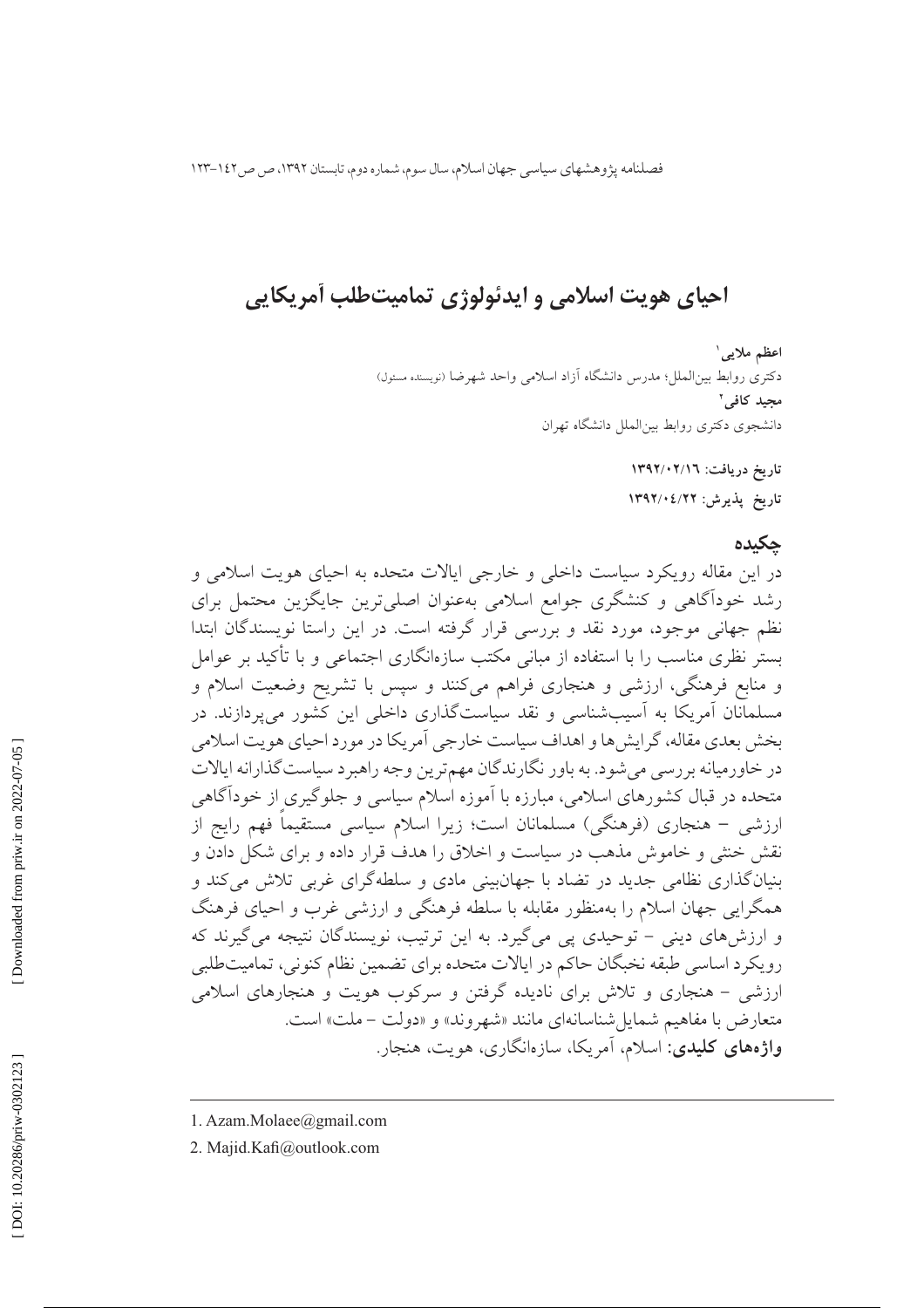رابطه میان اســـلام و آمریکا ارتباطی چندبعدی و تاریخی اســت. از یک سو، رد یای اسلام و مســلمانان را مي توان از آغازين ســالهاي كشــف قاره آمريكا تا وقــوع امواج چندگانه مهاجرت مســـلمان به این کشور رهگیری کرد. از سوی دیگر، با قرار گرفتن ایالات متحده در جایگاه ابرقدرت و بعدها قدرت هژمون، سرفصلی جدید در تعامل سیاستگذارانه این کشـور در قبال اسلام و ملتهای مسلمان گشوده شد که تاکنون ادامه یافته است. اسلام از جمله ادياني است كه طي سـالهاي اخير با وجود همه حوادث و اتفاقات رخ داده، رشد چشــم گیری در ایالات متحده آمریکا داشــته اســت. همزمان با کاهش تعداد پیروان بیشتر اديان، روزبهروز بر تعداد مسلمانان آمريكايي افزوده مي شود. در عين حال، مسلمانان ساكن ایالات متحده هرچند با مقیاس جمعیت، اقلیتی کاملاً شناختهشـــدهاند، از نفوذ و اثرگذاری شایستهای در عرصه سیاست عمومی آمریکا برخوردار نیستند. در عرصه روابط خارجی نیز هرچند رویارویی آمریکا و اســلام، مدام از این سو و آن سو انکار میشود، به یک واقعیت تأثیرگذار بر تحولات منطقه خاورمیانه و حتی جهان تبدیل شده است.

این مقاله در صدد است تا با بررسی رویکرد مقامات آمریکا نسبت به اسلام به تصویری کلي از سياســتگذاري آمريکايي در دو بعد داخلي و خارجي در قبال هويت اســـلامي و نقش عوامل و ملاحظات گوناگون در آن دست پیدا کند. در این راستا، بر وجوه فرانظری متعارض هويت اســلامي و ايدئولوژي(هاي) آمريكايي سياســت بينالملل تأكيد مي شود. بنابراین، سـؤالی که پژوهش حاضر در صدد پاسـخگویی به آن بر آمده از این قرار اســت که «نخبگان سیاسـتگذار آمریکایی در دو عرصه داخلی و خارجی چه سیاسـتهایی در قبال احیای فرهنگ و هویت اســـلامی اتخاذ کردهاند؟». در پاســـخ به سؤال کلیدی فوق این فرضيه مطرح شده است كه «سياست داخلي و خارجي ايالات متحده در برابر احياي هويت اسلامی یک راهبرد معارضهجویانه برای تضمین بقای نظام کنونی است».

نکته قابل توجه این است که پژوهشهایی که تا به حال در مورد رویکرد غرب و آمریکا نســبت به اســـلام و هويت اســـلامي انجام گرفتهاند دچار يک تناقض دروني هستند: اينکه اسلام مفهومی پیچیده و دارای مصادیق متفاوت است که در فرایند پژوهش علمی می توان به هر بخش یا جنبهای از آن پرداخت، جای تردید ندارد، اما مشکل اینجاست که در بیشتر منابع موجود، اسلام با رویکردی تقلیل گرایانه به پدیدهای سیاسی فروکاسته شده و به ابعاد



مقدمه

صلنامەعلى<sub>مى—پژ</sub>وھشہ<br>پ*ژوہ<sup>ش</sup>ای ساس جمان اسلا* 

 $156$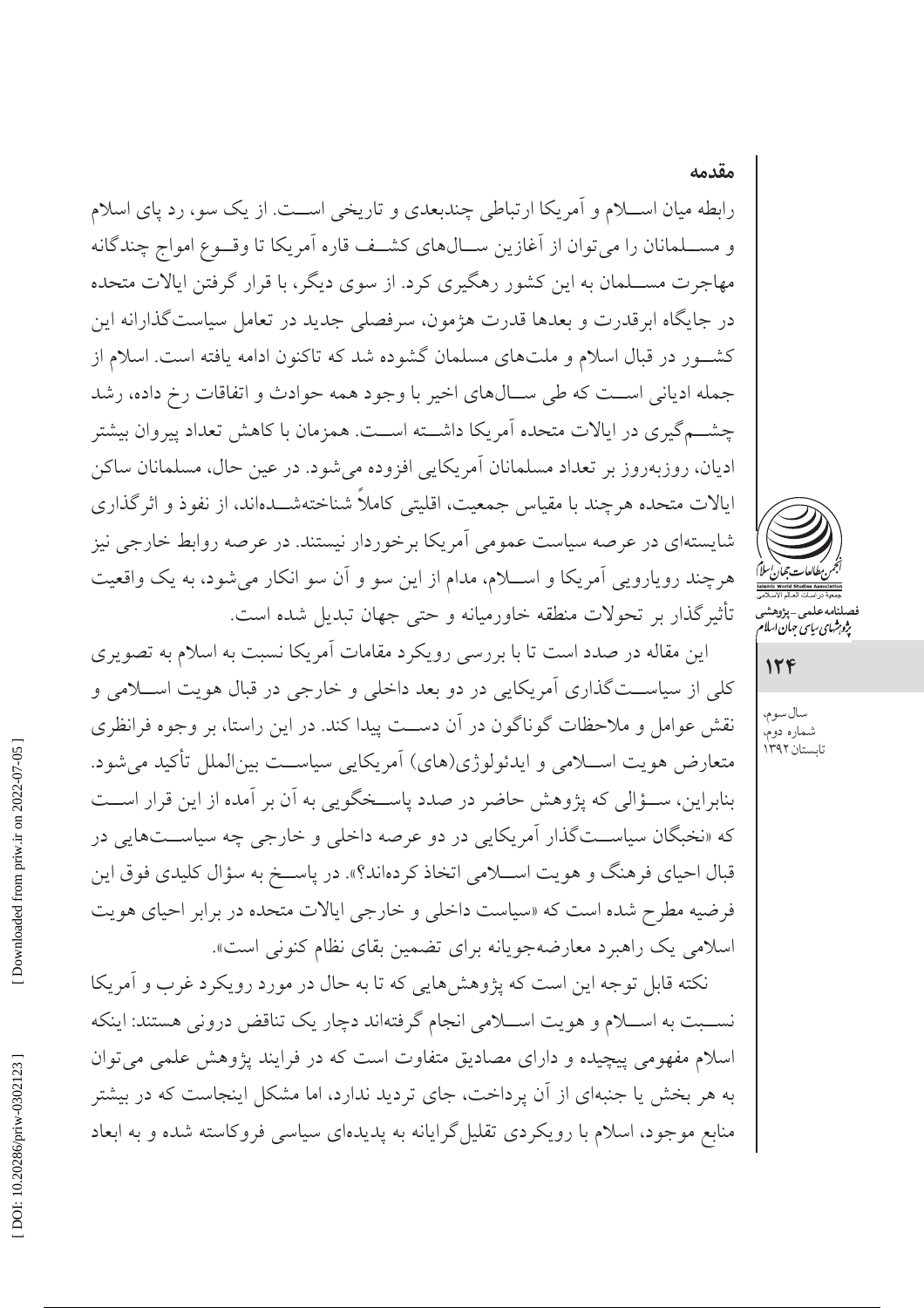فرهنگي، اجتماعي، هويتي، ارزشــي و هنجاري اَن كمتر توجه شـــده است. از سوي ديگر، نظریههای ســنتی ای که تا به حال برای تحلیل تعامل اســلام و غرب بهکار گرفته شــدهاند اساســـاً فاقد توان بررســـي پديدهاي نظير هويت اسلامي هســـتند. در اين دسته از نظريات، دولتهــا بهعنوان بازيگر اصلى (يــا تنها بازيگر) عرصه سياســت بينالملل، واحد تحليل محســوب مىشــوند. از اين٫و، بســتر نظرى لازم براى تحليل مفهوم اسلام و اسلام گرايى بهعنوان يک دين يا جنبشــي اجتماعي در اين گونــه پژوهشها وجود ندارد. افزون بر اين، دیدگاههــای خردگــرا عموماً تک بعدی بوده و با محور قرار دادن سیاســت و قدرت و در نهایت اقتصاد، به ابعادی نظیر فرهنگ، ارزش ها و هنجارها که ارکان اساسی درک از اسلام و هويت اسلامي هستند، نمي يردازند.

در این پژوهش تلاش میشـود تا با استفاده از چارچوب مفهومی سازهانگاری و توجه به ابعاد مختلف موضوع پژوهش، به بررسی رویکرد ایالات متحده نسبت به هویت اسلامی در داخل و خارج از این کشـور پرداخته شـود. برای انجام این امر ابتدا نظریه سازهانگاری در روابط بینالملل بهعنوان تمهید نظری مقاله تشریح خواهد شد. پس از آن، طی دو بخش، ابتدا رویکرد سیاســتگذارانه ایالات متحده نســبت به مسلمانان داخل این کشور و سپس سیاست خارجی این کشور در قبال احیای هویت اسلامی مورد بحث قرار خواهد گرفت.

#### تمهید نظری

هرچنــد در اردوی ســازهانگاران گرایشهای متفاوتی دیده میشــود، همه آنان دســتکم در مورد ســـه گزاره اصلی هستیشـــناختی اتفاق نظر دارند: نخســـت اینکه، سازهانگاران بر آنند که ســاختارهای هنجاری یا فکری مانند ســاختارهای مادی اهمیت دارند. اســتدلال سـازهانگاران این است که ساختارهای مادی تنها از طریق ساختار شناخت مشترکی که در آن جای گرفتهاند، برای کنش انســانی معنا پیدا میکنند. آنها ساختارهای هنجاری و فکری را شکل دهنده هویتهای اجتماعی کنش گران سیاسی میدانند. دوم اینکه، سازهانگاران معتقدند فهم اینکه ســاختارهای غیرمادی چگونه هویتهای کنش گران را مشروط میکنند اهميــت دارد. خر دگرايـــان معتقدند كه منافع كنش گران بهشـــكلى برونزا تعيين مى شـــود؛ نوواقع گرایــان و نئولیبرالها توجهی به ایــن ندارند که چنین ترجیحهایی از کجا می]یند و فقط به این میپردازند که چگونه کنش گران به شکلی راهبردی منافع خود را دنبال میکنند.



ــــــــــــــــ حدمه \_ پةوهسمه<br>پژوهشهای سایسمی جهان اسلام

 $150$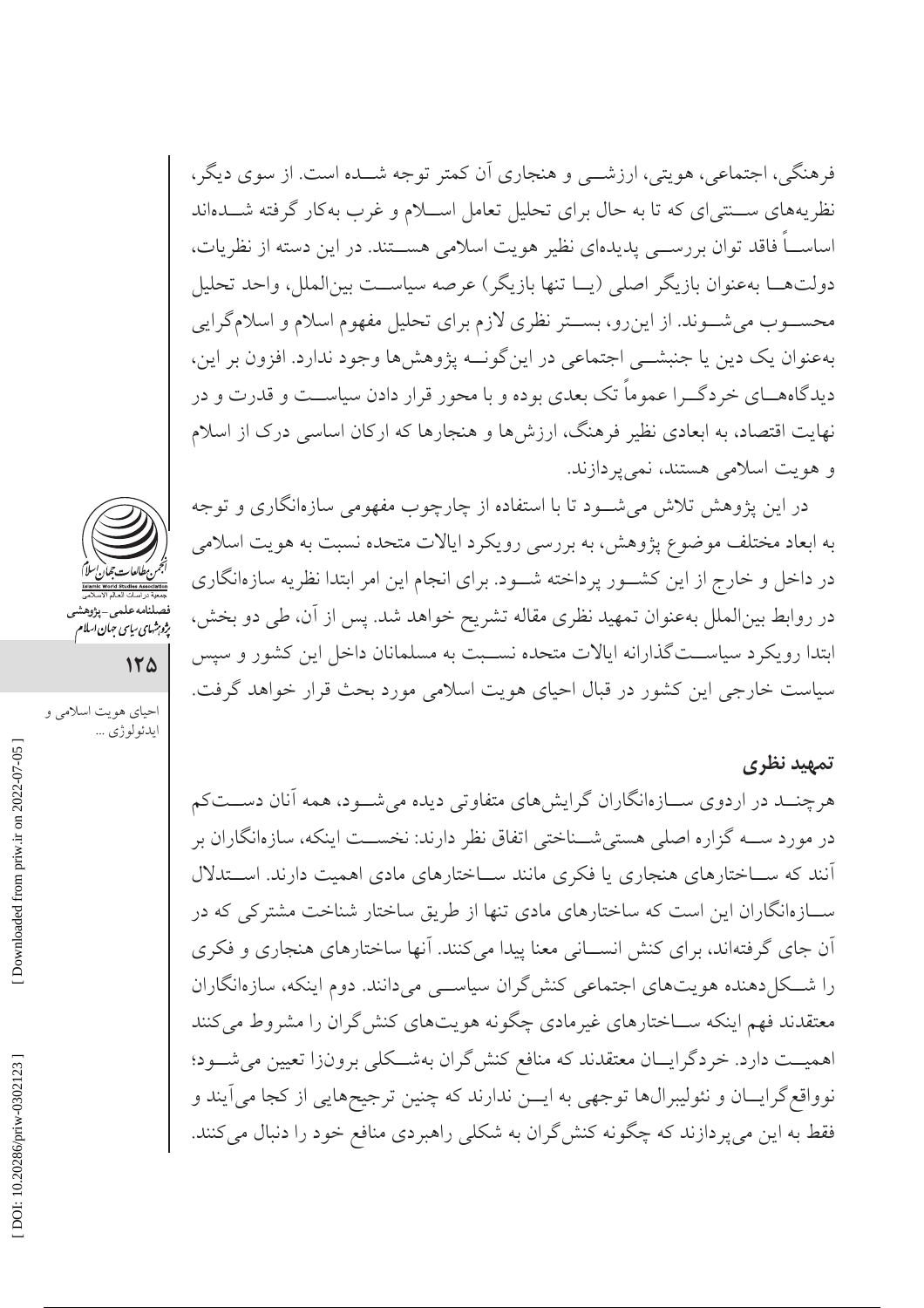اما سازهانگاران ضمن تأکید بر چگونگی تبیین شکل گیری منافع، هویتهای اجتماعی افراد يــا دولتها را در كانون توجه خود قرار مى دهند. ســوم اينكه، ســازوانگاران ادعا مى كنند کارگزاران و ســاختارها بهشــکلی متقابل به یکدیگر قوام میبخشند. ســاختارها می توانند هویتها و منافع کنش گران را مشـروط کنند، اما اگر رویههای قابل شناخت آن کنش گران نبود، این ساختارها دیگر وجود نداشتند (قوام، ١٣٨٤: ٢٢٣).

ســازهانگاران اهميــت خاصي بــراي تأثير گذاري ايدههــا و افكار قائلنــد، در حالي كه نوواقع گرایان بر سـاختار مادی موازنه قدرت نظامی، و مارکسیســتها بر ســاختار مادی اقتصاد جهانی سـرمایهداری تأکید میکنند. سازهانگاران استدلال می کنند که ایدهها، باورها و ارزشهای مشــترک نیز دارای ویژگیهای ســاختاری هستند و نفوذ مؤثری بر کنشهای اجتماعی و سیاسی دارند. از این دیدگاه، آنچه که ساختار اجتماعی بشری را شکل میدهد ایدهها و باورهای مشترک است و نه نیروهای مادی، و از طریق این باورهای مشترک است که هویت و منافع بازیگران بهوجود میآید (کرمی، ۱۳۸۳: ۱۳۳). بنابراین برتری واقعیت خارجی در مدلهای مادیگرا منجر به این دیدگاه میشود که امنیت با تهدید و توسـل به اقدامات قهر آمیز حفظ می شود، در حالی که ماهیت درونی واقعیت در مدلهای اجتماعی، بیشتر بر ارتباط بین هنجارهای دو طرف تأکید میکند (وایرینن، ۲۰۰۲: ۱۱).

یکی از ابتکارات سازهانگاری این است که تفسیری از «سیاست هویت» بهدست می دهد و از این طریق، راهی برای شــناخت این مســئله پیشــنهاد میکند که چگونه ملتگرایی، قومیت، نژاد، جنســیت، مذهب و ســایر همبســتگیهای بیناذهنی، یک به یک، در تفســیر سیاســت جهانی نقش دارند. درک اینکه چگونه هویتها ساخته می شوند، چه هنجارها و رويههايي با بازتوليد آنها همراه است و اينكه چگونه يكديگر را مي سازند نيز، بخش مهمي از برنامه پژوهشی سازهانگاری را تشکیل می دهد (هاپف، ۱۹۹۸: ۱۵۸).

ویژگی دیگر این مکتب توجه به ســطح تحلیل خرد اســت. از دیدگاه مکاتب ســنتی، تمام دولتها در سیاست جهانی دارای یک هویت هستند. از این منظر، هویت دولتها، امری پیشینی و دولتها، موضوعی ثابت و همیشگیاند که دارای منافعی مشخص، از پیش معلوم و همانند هستند. اما در نظریه سازهانگاری، ضمن تأکید بر ویژگی ساختگی و نهادی مفهوم دولت، هويت أن نه بهعنوان مســئلهاي شخصي يا روانشناختي، بلكه امرى رابطهاي تلقی میشود که بهوســیله تعامل بازیگران با یکدیگر، از طریق مشارکت در معانی جمعی



صلنامەعلى<sub>مى—پژ</sub>وھشہ<br>پ*ژوہ<sup>ش</sup>ای ساس جمان اسلا* 

128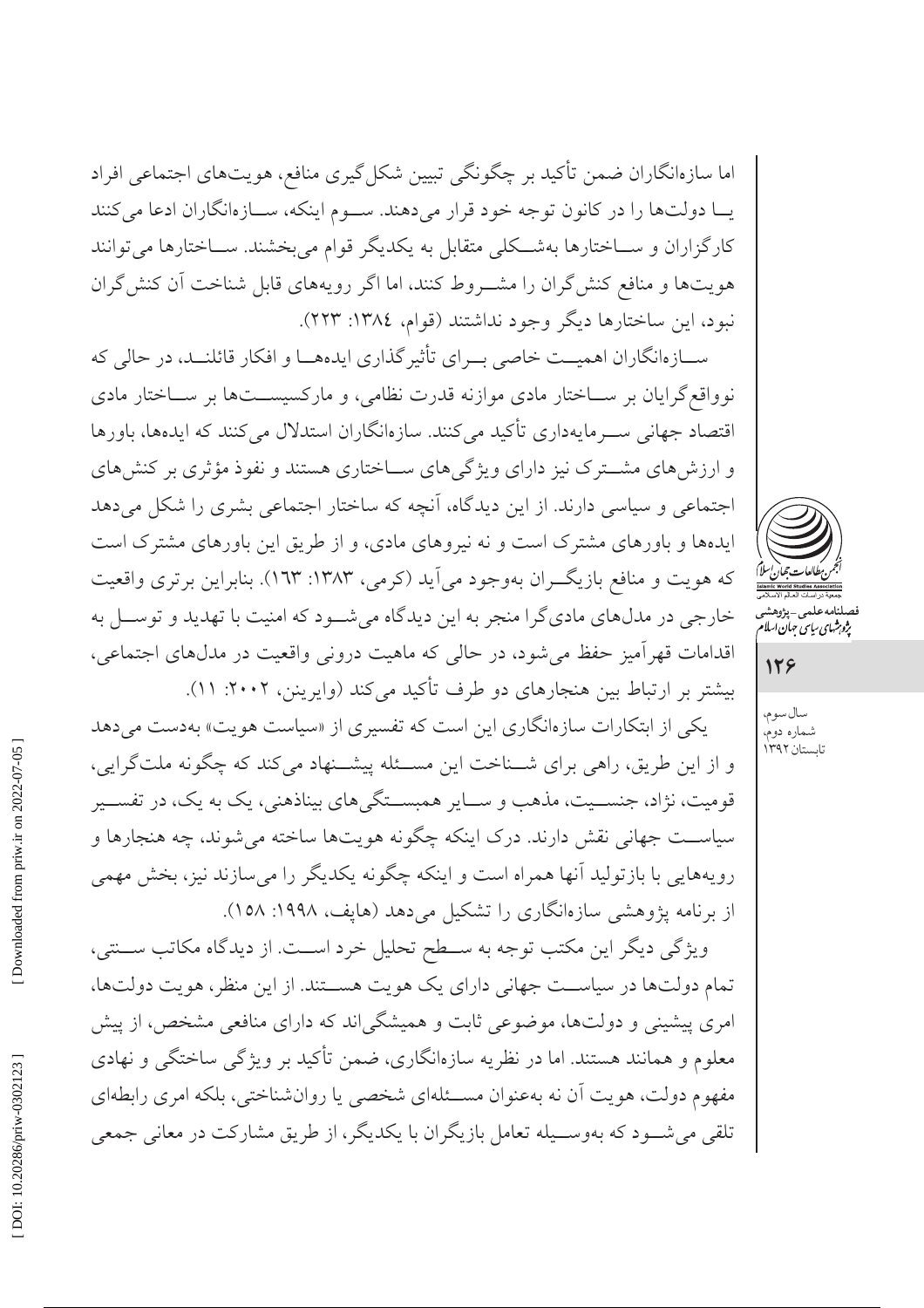و از درون یــک دنیای اجتماعــی تکوین یافته پدید می آید و تغییــر میکند (کرمی، ۱۳۸۳: ١٦٤). بهطور مثال، هم نوواقع گرایان و هم نئولیبرالها تصمیمســازی دولتی را شـــبیه یک جعبه ســیاه ساده میبینند که تصمیمات در آن تولید میشــود، اما سازهانگاران معتقدند که این جعبه، دســتگاهی پیچیده و پر از اهرمها و چرخدندههاست. بنابراین، تصمیمات نتیجه نهایی اقدامات گوناگون و گاه متناقض افراد در درون چرخههای حکومتی است و نیروهای بیرونی نیز برای تأثیرگذاری بر آن سیاستها توانایی دارند (بخاری، ۲۰۰۲: ۲٦).

به این ترتیب، سازهانگاری با ارائه تصویری مبتنی بر باورها، ارزشها و هنجارها، امکان تحلیل موضوع پژوهش حاضر را فراهم میآورد. این مکتب با عنایت به رد رویکرد بسیط به دولت، زمینه را برای بررســی جامعهشناســانه و تاریخی موضوع مقاله فراهم میکند. از سـوي ديگر، ســازهانگاري با هستي شناســي ويژه خود كه از توجه صرف به تعاملات بين کشـوری فراتــر رفته و امکان تحليــل نقش[فريني ديگر کنشگران را مهيــا مىکند، راه را برای ترســيم و تشــريح سياســت خارجي آمريكا در قبال احياي هويت اســـلامي بهعنوان یک جنبش اجتماعی – سیاسے فراملی هموار میسازد. با توجه به اینکه رویکرد اجتماعی ســازهانگاری تنها نظریهای اســت که بهطــور همزمان توان تحلیل مباحث جامعهشناســانه داخلی و پویاییهای سیاسی و فراملی در عرصه روابط بینالملل را داراست، برای کاربست موضوع پژوهش حاضر، بهترین گزینه به شمار میرود.

### سیاستهای داخلی آمریکا در قبال اسلام و مسلمانان

در ســـال ١٩٥٤م، زمانی که اَیزنهاور رئیسجمهور اَمریکا در مراســـم افتتاح مســـجدی در واشنگتن شرکت کرد، به اسلام بهعنوان دینی عجیب و به مسلمانان به چشم بیگانه نگریسته می شـــد و هیچ نشــانی از یک اجتماع مبتنی بر اســـلام در بین محافل سیاسی آمریکا وجود نداشت. این وضعیت تا چهار دهه بعد، زمانی که در کاخ سفید از اسلام ذکری به میان آمد، تداوم یافت. کلینتون، اولین رئیس جمهوری اسـت که در هنگام اشاره به مکانهای عبادت پیروان ادیان مهم در کشور، از عبارت «کلیساها، کنیسهها و مساجد» استفاده کرد و پس از آن كلمه «مســلمانان» را به «مســيحيان و يهوديان» كه بهعنوان جوامع مذهبي در آمريكا فعاليت مي كنند، اضافه نمود (حنيف، ١٣٧٨: ٢٧).

افزایــش جمعیت مســلمانان در آمریکا و بهویژه نفوذ و گســترش ایــن دین در بین



فصلنامه علمی-پژوهش<sub>و</sub><br>پژ*وہ*ش*های بیای جمان اسلا*م

 $154$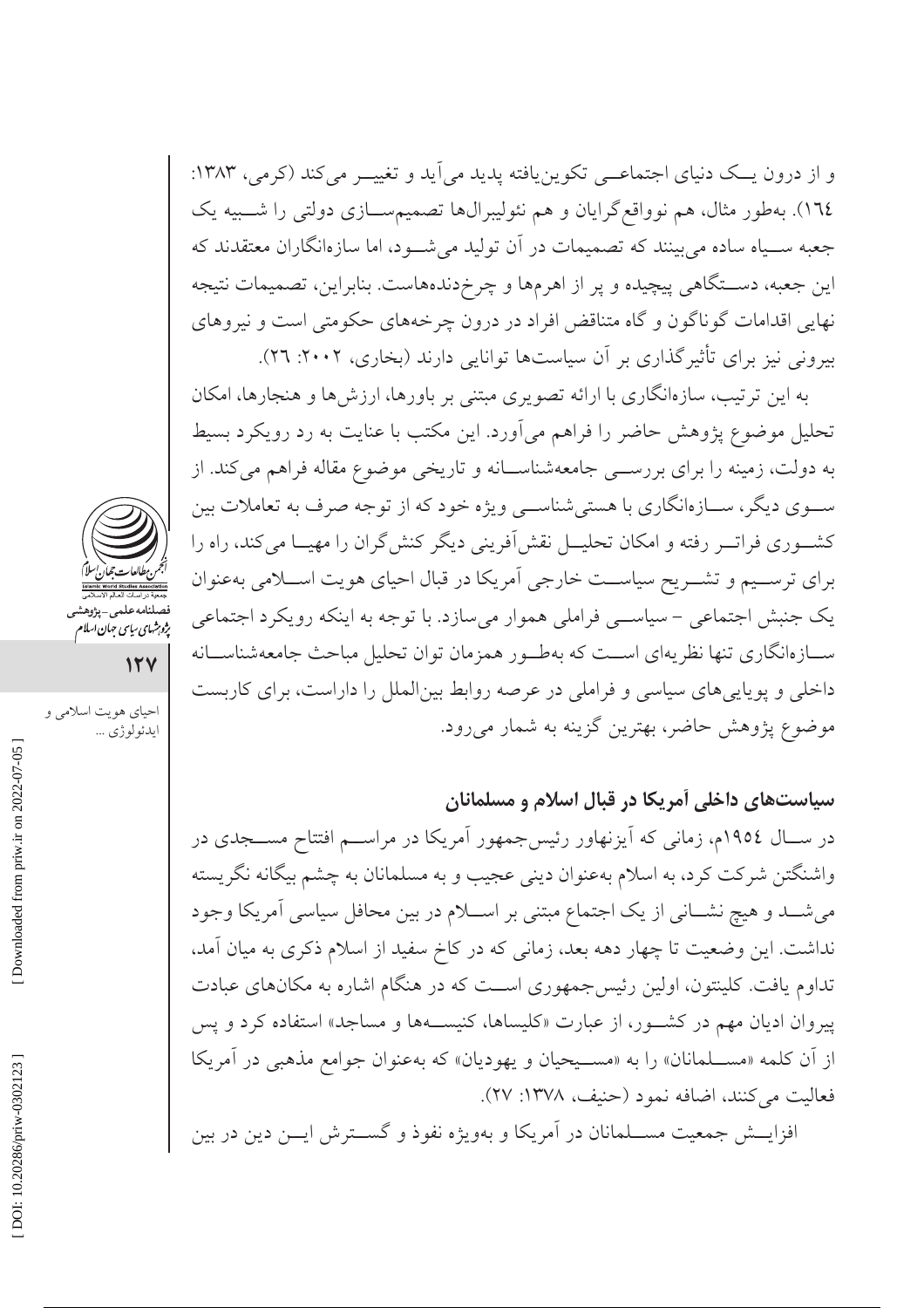اقلیتهای جمعیتی در طی این ســالها، حقیقتی انکارنشــدنی اســت. گســترش این طبقه جدید ســبب شــده اســت تا روزیهروز جایگاهی مســتحکمتر در جامعه آمریکا پیدا کند، بهطوری که به عقیده بســیاری، اســـلام به بخشـــی از جامعه و فرهنگ ایالات متحده تبدیل شده است و روزبهروز هم بر دامنه نفوذ و میزان گسترش آن افزوده می شود (گرین، ۱۳۸۵: ١٤). نظرســنجي انجام شده توســط پروژه MAPS دانشگاه جورج تاون، منبع جالبي براي بررســي وضعيت سياسي و اجتماعي مسلمانان أمريكاســت.' در پاسخ به يكي از سوالات این نظرســنجی، حدود ۷۷ درصد پرسششوندگان اظهار کردهاند که با سازمانهای خیریه ب ای کمک به اف اد پیر، فقیــر و بیمار در ارتباط هســتند. ۷۱ درصد ارتبــاط خود را با مســـاجد یا سازمانهای مذهبی اظهار داشـــته و ٦٩ درصد در برنامههای جوانان و مدارس شرکت کردهاند. ٥١ درصد پرسش شوندگان نیز تمایل خود را برای فعالیت بیشتر در عرصه مطبوعاتی و اطلاعرسانی اعلام داشته و به فعالیت در این زمینه مشغول شدهاند (احمدی، ۱۳۸۵: ۳۳). این بررســی نشــان می۵هد که جامعه مســلمانان آمریکا، در حال پشــت سر گذاشتن بحران هویتی خود بهشکلی عمل گرایانه است. این جامعه در حال گذار از تردید، انسزوا، بحران هويت و ترس بوده و به مرحله مشــاركت مدنى، تعامل با رســانهها و ديگر وسایل افکارساز و از همه مهمتر به مرحله سازمانسازی گام نهاده است.

افزایش تعداد مســلمانان در خاک آمریکا بهتدریج به شــکل گیری نهادها و سازمانهای اسلامي بـراي تعميق اعتقادات و هويت اسـلامي كمك كرد. البتــه وقايعي چون انقلاب اســـلامی ایران، تجاوز اســـرائیل به لبنان، بمباران لیبی توســط آمریکا و چاپ کتاب آیات شیطانی نیز به رشد سازمانهای اسلامی در آمریکا مدد رساند، بهگونهای که اینک تعداد نهادهای اســلامی در این کشــور به بیش از ۲۳۰۰ مؤسســه افزایش یافته اســت. به همین نســبت، انتقاد، محدوديت و تعرض به مســلمانان در جامعه آمريكا رو به افزايش گذاشته است (آشنایی با گروهها و...، ۱۳۷۷: ۲۵).

با وجود اینکه در حال حاضر مســلمانان بومی و مهاجر یک اقلیت کاملاً تثبیتشــده و شناختهشده در آمریکا هستند، اما همچنان با مشکلات متعددی در این کشور دست و پنجه نرم میکنند. حضور و فعالیت اجتماعی این گروه به شــماری از عرصههای خاص محدود سال سوم، شماره دوم، تابستان ۱۳۹۲

Downloaded from priw.ir on 2022-07-05

۱. براي ديدن نتايج كامل اين نظرسنجي، ن.ك.: احمدي، بهزاد (١٣٨٥). «اَمريكاييهاي مسلمان»، **يگاه حوزه**، شماره  $191 - 199$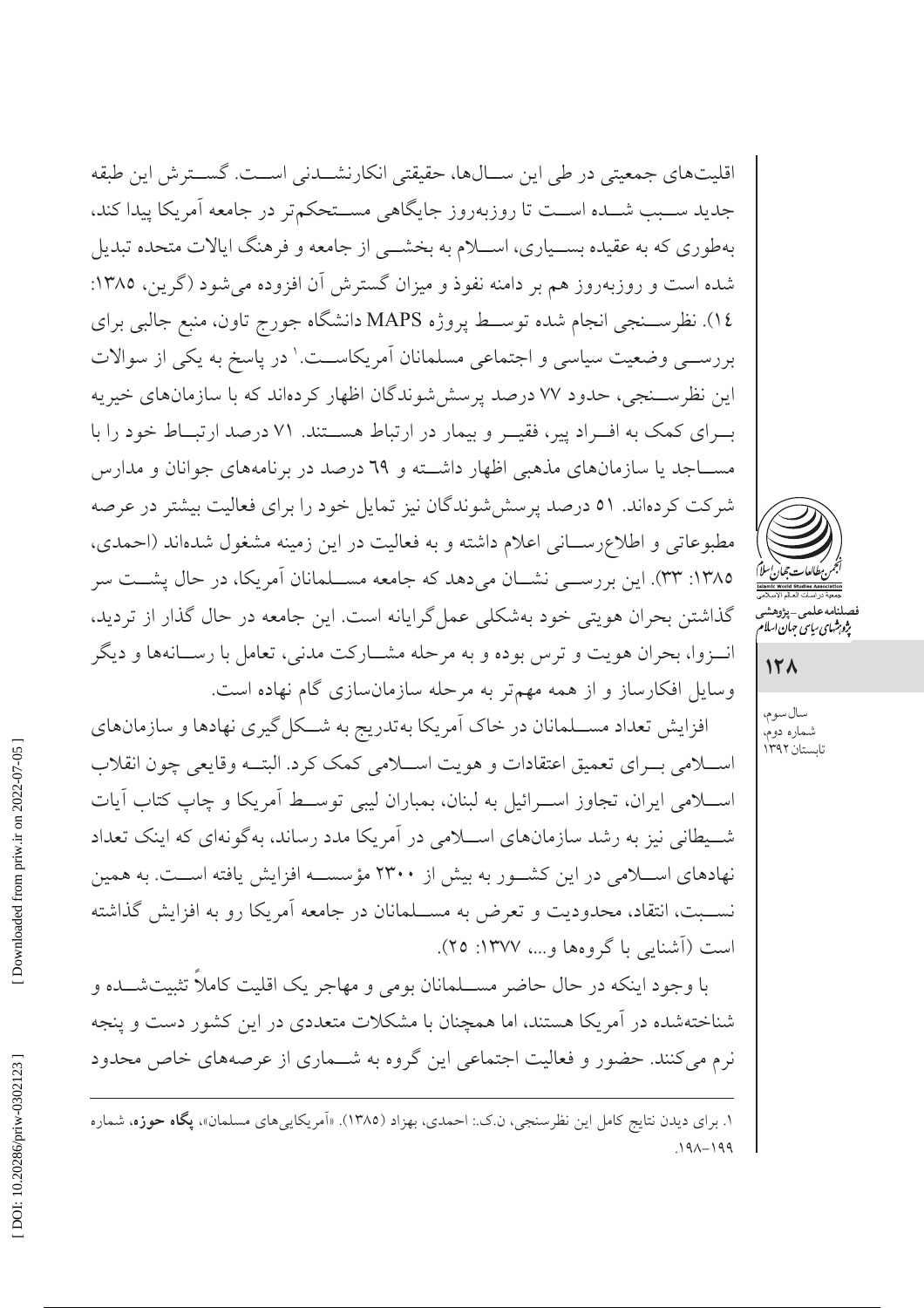شـــده و در بخشهای مؤثر سیاســـی و راهبردی کشـــور از حضور و اثربخشی آنان خبری نیست. از سوی دیگر، هنجارها و ارزشهای عمومی جامعه و فرهنگ آمریکا، مسلمانان را چونان غریبههای نااَشــنا درک و معرفی می کند. در نتیجه، مســلمانان این کشور حتی برای تجربه موفقیتهای شخصی و کاری به ناچار مجبورند تا حدی از هویت خود بهعنوان یک مسلمان دور شده و به تعریف شمایلشناسانه «اَمریکایی خوب» که ریشههای نظری عمیقی در هستی شناسی جریان اصلی سیاست و سیاست بینالملل دارد، نزدیک شوند.

اينكه چرا مسلمانان برخلاف اكثر گروههاي مهاجر و اقليت، در فرهنگ عمومي آمريكايي جذب نشــده و بهعنوان یک خردهفرهنگ مشکوک نگریسته می شوند، نیازمند یک بررسی جامعهشناسانه با رویکرد فرهنگی و اجتماعی است (عامری گلستانی و قادری، ۱۳۹۱: ۸). بهنظر می رســد بیش از هر چیــز، این نگرش طبقه نخبگان حاکم در ایالات متحده اســت که مانع نقشآفرینی مســلمانان در سطوح بالا میشــود. ارزش۵ا و هنجارهایی که ذهنیت اًمریکایی از سیاست را برساخته است مبتنی بر سه ستون فردگرایی، مادیگرایی و لیبرالیسم اســت. ریشههای تاریخی این سازه فرهنگی ـ اجتماعی، از یک سو در مسیحیت و بهویژه ســنت پروتســتان است. از سوی دیگر، ســاکنان ایالات متحده نوادگان عصر روشنگری و مدرنیته در اروپا هستند که غایت آن، توسعه و پیشرفت اقتصادی و نتیجه آن، سیاستهای توســعهطلبانه و استعماري بود (منظور و حسیني، ١٣٩١: ٤٩). اما فرهنگ و هويت اسلامي با هر سـه اين آموزهها ناسـازگار است. مســلمانان ارزش جمع گرايي را در توجه به سطح تحليل كلان «امت» مي بينند و آن را در صفوف نماز جماعت مســـاجد تمرين مي كنند. آنها مادی گرایی را با اســتناد به آیات قرآن و سیره پیامبر اکرم(ص) مردود دانسته و تبلور توجه به معاد را در انفاق، زكات، خمس و ديگر واجبات شرعي مي يابند. مسلمانان مهار محرمات را چـــون حصاری برای آزادی تلقی کرده و مأخذ بایدها و نبایدهایشـــان را نه میل فردی و گروهـبي كه نصوص ديني مي دانند. از اين گذشــته، كمــال مطلوب و جامعه آرماني يک مســلمان فرســنگ۱ها با ايدئولوژيهاي پايان تاريخ و مروجان ليبرال آن فاصله دارد. از اين رو، ناخشنودی نخبگان حاکم در ایالات متحده از رشد و تعمیق فرهنگ اصیل اسلامی در آن سرزمین، و جریانسازی آرمانها و هنجارهایی که هدف و ریشهای متفاوت با بنیادهای عقیدتـــی آنان دارد، قابل کتمان نیســـت. مهمترین موانعی که بـــرای تقویت هویت دینی و افزایش نقش[فرینی مسلمانان آمریکا پیش روی آنان قرار گرفته است عبارتند از:



قصیلند کنسی پرر<br>پژوہشہای سایپ جہان اسلام

129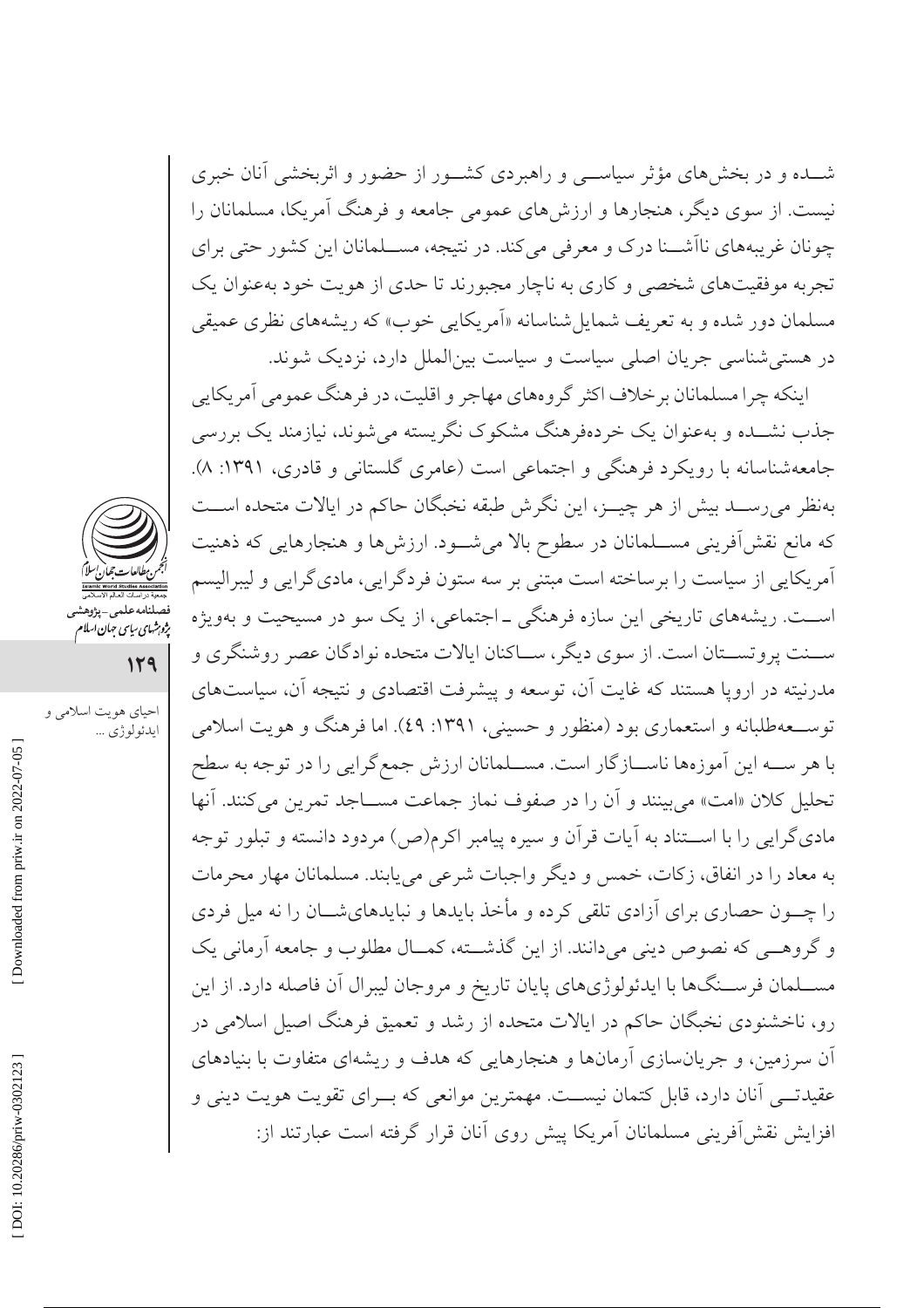۱. ناآگاهی و ســـوءتبلیغ نســـبت به اســـلام: بهرغم توســـعه و گسترش اســـلام، بیشتر أمريكايي ها يا اطلاعي درباره اســـلام ندارند يا ميزان اطلاعات أنها بســيار كم بوده و أنچه درباره اسلام میدانند مجموعهای از مطالب غیرواقعی است. منبع اصلی این تصور نادرست درباره دين اســـلام، مطالب ضداســـلامي در جرايد، مطبوعات و رســـانههاي ايالات متحده است. در این رسانهها یک تلاش ضمنی وجود دارد که اسلام را بهعنوان یک دین ستیزهجو و خشن جلوه دهد (سيف جمالي، ١٣٨٧: ١٨٨).

اگرچه گفته می شود که در حال حاضر سرعت گسترش اسلام در آمریکا بیش از دیگران ادیان اســت، باز هم اثر و نفوذ مســلمانان در فرهنگ آمریکایی بســیار کم است. مسلمانان باید افکار عمومی را در چنین جامعهای که غلبه با تفکر ســکولار مســیحی و آیین یهودی اســت، بهسوى دين اسلام جلب كنند، در حالي كه بزرگترين مانع تبليغ اسلام در آمريكا، تصور منفي ايجادشده درباره اسلام بهعنوان نابودكننده تمدن غرب است. طبق بررسي اخير شورای اسلامی آمریکا، میزان حمایت غیرمسلمانان از دین اسلام ۲۳ درصد بوده است که کمتر از سـایر ادیان میباشد، در حالی که میزان مخالفت با اسلام بیش از میزان مخالفت با ديگر اديان يعني ٣٦ درصد بوده است (سيف جمالي، ١٣٨٧: ١٨٦).

مهمترین عامل بدبینی آمریکاییها نسـبت به اسلام، از وقایع خاورمیانه ناشی می شود. رســانههاي غرب نهتنها وقايع مجرمانه را به اســلام و مســلمانان نسبت ميدهند، كه آيين اسلام و مسلمانان را بهعنوان تأييدكننده هر فاجعه در هر نقطه جهان جلوه مىدهند. در اين زمینه، مســلمانان بیشترین ضربه را از حادثه ١١ سپتامبر خوردهاند (دعایی، ١٣٨٩: ٧). پس از این حادثه، جهان غرب و همه کسانی که بهگونهای با اسلام دچار مشکل هستند، بی آنکه صدای مخالفی شــنیده شود و به بهانه دفاع از حقوق بشر بر مسلمانان فشار آوردند. اکنون مسلمانان مقیم غرب از هر نظر زیر فشارهای مختلف قرار گرفتهاند، بسیاری از آنان بهسبب ترس از متهم شـــدن به تروریســـم قادر به دفاع از خود و گرفتن حقوق طبیعی خویش از معاملات و مراودات روزانه نیستند. دنیای غرب که سالهای سال مردم را از خطر اسلام و مســلمانان بر حذر مىداشت اكنون با ادعاى وجود ارتباط قوى ميان مسلمانان و تروريسم، نهتنها مردم جهان را از مســلمانان و اسلام دور ســاخته و نسبت به آنها بدبین کرده است، بلکه خود مسلمانان را از ورود به صحنههای مختلف به بهانه همین ادعای کاذب ترسانده و به وحشت انداخته است (بشیر، ۱۳۸۲: ٦٥). نتیجه چنین برخوردی وقفه یا تعطیلی بسیاری



صىلنامە على<sub>مى – ي</sub><sub>ژوهشە</sub><br>پ*ژوہ<sup>ش</sup>ای ساس جمان اسلا* 

 $14.$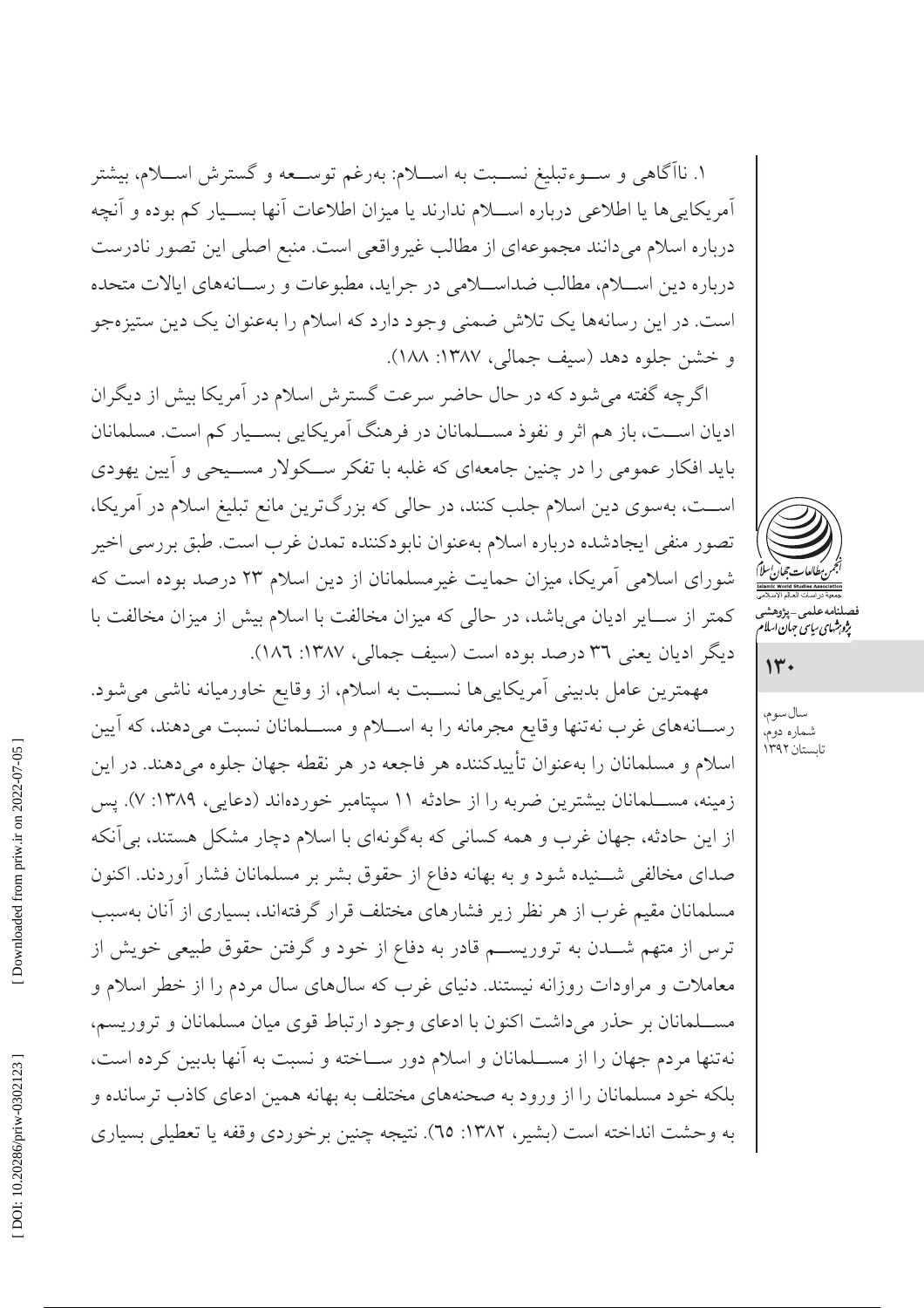از فعالیتهای طبیعی آموزشی، فرهنگی و اجتماعی بوده است. حتی روابط عادی مسلمانان با غیر مســـلمانان در کشورهای غربی با مشـــکل جدی رویهرو شده است و بی گمان سالها طول میکشد تا وضع به حال عادی باز گردد.

۲. فقدان نمایندگی سیاسبی و رسانهای برای مســلمانان: دموکراسی موجود در آمریکا به مســلمانان و مهاجرین مسلمان این اجازه را میدهد که شعائر و مناسک دینی خود را با أزادي انجام دهند. آنها از آزادي سياسي در حق رأي و انتخاب نمايندگان كنگره و رياست جمهــوري نيز برخوردارند. با وجــود اين، نميتوان زندگي مســلمانان آمريكا را خالي از هرگونه تبعیض و مانع دانســت. بهرغم رشد روزافزون جمعیت، سطح نمایندگی فرهنگی و اجتماعی مســلمانان در ایالات متحده بســیار پایین است، بهنحوی که هیچیک از اعضای كنگره يا شـــهرداران، مســـلمان نيستند و اين در حالي اســـت كه در ميان مسلمانان آمريكا، شخصیتهای معروفی مانند محمدعلی کلی (بوکسور) و کریمءبدالجبار (قهرمان بسکتبال) نيز وجود دارند (رشيد، ١٣٧٨: ٣٨).

جامعه مسلمانان آمريكا جامعه جواني است كه از نظر سطح سواد و سطح درآمد، بالاتر از میانگین ملی قرار دارد. سه چهارم (٧٤ درصد) مسلمانان ایالات متحده، کمتر از ٥٠ سال ســـن دارند، ٥٨ درصد مســـلمانان از تحصیلات عالیه برخوردارند (دو برابر میانگین ملی) و نیمبی از آنان (٥٠ درصد) از درآمد سالانه بیش از ٥٠ هزار دلار برخوردارند (احمدی، ١٣٨٥: ٣٢). يا اين حال، همانطور كه جدول ١ نشان مي دهد اگر چه مسلمانان در مشاغلي چون پزشــکي، مهندســي، ساخت و ســاز، خريد و فروش و غيره حضور فعالي دارند، در عرصه سیاســت عمومی (مشتمل بر مشــاغلی چون روزنامهنگاری، نویسندگی، بازیگری، گويندگي و غيره)، فعاليت چنداني ندارند. علاوه بر اين، مسلمانان در عرصه قضايي ايالات متحده نيز حضور فعالي ندارند. شـــايد بتوان يكي از دلايل نفوذ بيشــتر لابي صهيونيسم در جامعه سیاسی ایالات متحده و افکار عمومی این کشور را به این ضعف حضور نسبت داد.



فصلنامەعلى<sub>مى –</sub>پژوهش<sub>و</sub><br>پژ*وہثهای بیای جمان ایلام* 

 $141$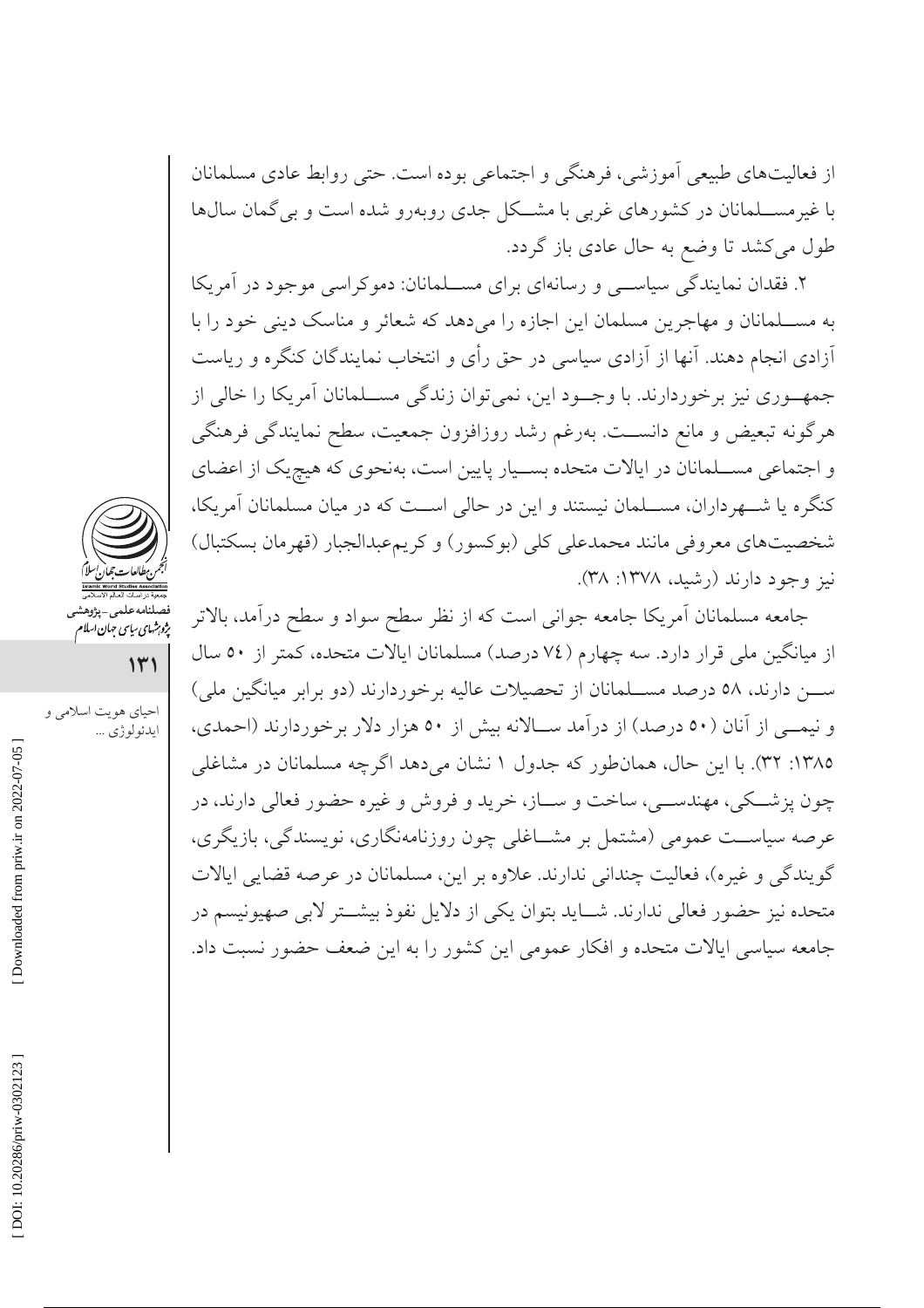جدول شماره ۱ــ توزیع مشاغل در جامعه مسلمان ایالات متحده

| درصد<br>پراکندگی | شغل         | درصد<br>پراکندگی | شغل             |
|------------------|-------------|------------------|-----------------|
|                  | روحاني      | ۱۲               | مديريت          |
|                  | توليد       | ۱.               | يزشكي           |
|                  | دانشجو      | ۲۲               | فني / مهندسي    |
| ٥                | باز نشسته   | ٥                | فروش            |
|                  | خبر نگار    | ۱۰               | ساخت و ساز مسکن |
|                  | وكيل / قاضى |                  | معلم / أموزش    |
|                  | ديگر مشاغل  |                  | خدمات           |

منبع: (احمدي، ١٣٨٥: ٣٤).

افزون بر این، مســلمانان مطبوعات مســتقل و صاحب نفوذ نیز ندارند. در میان صدها انجمـــن فعال اســـلامي، تنها يكي از آنها روزنامه سراســـري دارد كـــه آن هم مورد توجه و استقبال مردم نیست. مسلمانان صرفاً در شهرهایی که دارای جمعیت زیادی هستند، روزنامه محلــی دارند که با توجه به تیراژ محدود توان رقابت بــا روزنامههای آمریکایی را ندارند. تنها رســانهای که توانسته است تصویری از مســلمانان ارائه بدهد، شبکه الجزیره است که برنامههای آن، بینندههای زیادی پیدا کرده است (هارون، ۱۳۷۸: ۳۷).

۳. مــورد تبعیض قــرار گرفتن در قیاس با یهودیان: این مســئله کاملاً آشــکار اســت که مســلمانان و یهودیان آمریکایی در اقتصاد و سیاســت از موقعیت یکســانی برخوردار نيســتند. يهوديــان در كنگره، نماينده و ســخنگو دارند، از امكانــات لازم براي تحصيلات بالای دانشــگاهی بهر ممندند، در فعالیتهای اقتصادی، در رسانههای گروهی، در مؤسسات آموزش عالی و در فراگرد و فرآیند سیاسی کشور از موقعیت بالاتری برخوردارند (آشنای<u>ی</u> با گروهها و...، ۱۳۷۷: ٥٨).

یکی از برنامههای سیاســتمداران مغرض و علمای متعصب غربی تلاش برای جدایی اســـلام از اديان مســـيحي و يهودي است. آنان اعلام ميکنند که اســـلام آئيني بيگانه با اين دو دين اســت و با ميراث اّنها ارتباطي ندارد. در تحقيقات و مطالعات ديني اي كه توســط آمريكاييــان صورت گرفته و مي گيرد، اســتعمال مكرر كلمه «يهودي مســيحي» در توضيح



صلنامه علمی – پژوهش<sub>ح</sub><br>پژو*ب<sup>ر</sup>شای ریاس جمان اسلام* 

 $147$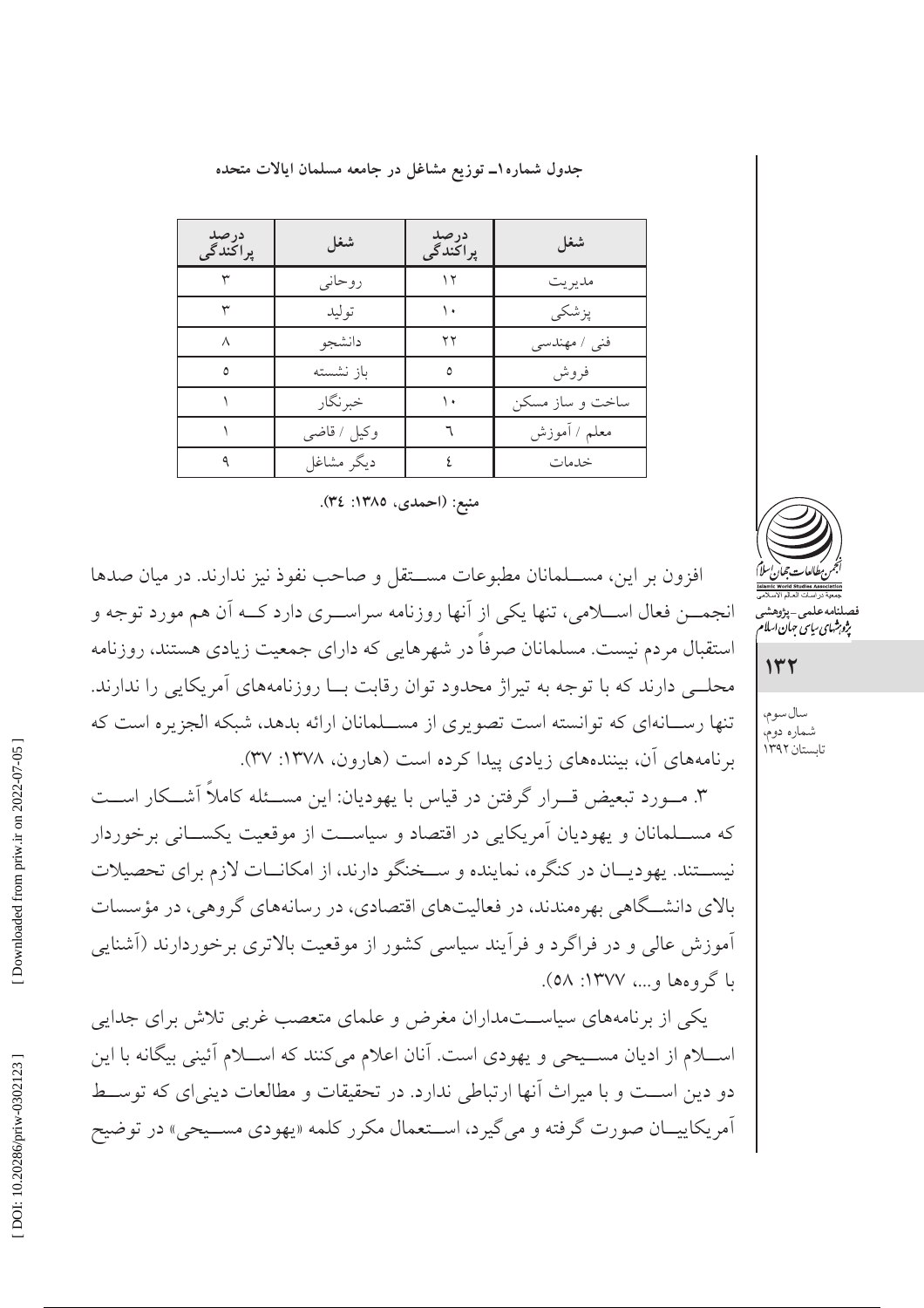ادیان آسمانی یک هدف عمده دارد و آن منزوی کردن اسلام و جدا کردن آن از سایر ادیان الهی است. مأموران دولتی آمریکا با این کار و اقدامات مشابه دیگر سعی دارند مسلمانان و ييروان ســاير اديان را از جامعه چندائيني و چندمليتي آمريكا طرد نمايند (احمدي، ١٣٨٥:  $\mathcal{M}$ 

تردیدی نیست که تلاش بسیاری برای تحریف و بد جلوه دادن چهره اسلام در آمریکا، خصوصاً از جانب گروههای یهودی – صهیونیســتی، صورت میگیرد و مسلمانان آمریکا، همـواره به بهانههای مختلف مورد اتهام قرار میگیرند (رشــید، ۱۳۷۸: ۳۸). علاوه بر این، تطابق و همنوایی راهبردی سیاست خارجی کلان ایالات متحده و اسرائیل در این ارتباط مؤثر بوده است. با این حال، نمی توان تمام تفاوتهایی را که اکنون بین مسلمانان آمریکا و یهودیان در میزان تأثیرگذاری بر روندهای سیاسی و راهبردی وجود دارد به توطئه یهودیان نســبت داد. مسئله اصلي اينجاســت كه هنجارها و اصول ارزشي يهوديت و مسيحيت (يا بهعبارت بهتر، روایت تحریفشــده این دو دین) با یکدیگر ســازگاری بیشــتری دارد. از این رو، گروهها و افراد مغرض در ســطوح بالای سیاســی و سیاستگذاری آمریکا از این تفاوتهـاي فرهنگي و هويتي بهعنوان ابزاري بــراي ايجاد تصور «خودي – غيرخودي» و بیگانه جلوه دادن مســلمانان سوءاســتفاده کرده و آن را توجیهی برای تبعیض های پنهان و آشکارشان نسبت به اسلام و مسلمانان میدانند.

سیاست خارجی از آغاز پیدایش اسلام، غرب همواره متأثر از اسلام بوده است، اما بررسی و مطالعه جوامع اســـلامي، از قرون وســـطي و در مطالعات سياســـي و فكري مغربزمين پديد آمد. در همه این مطالعات، اســـلام همیشه عنصری بیگانه و عامل تهدید ترسیم شده است، از این رو در روح و جان اغلب غربیها ترس ناشــی از خشــونت مسلمانان موج میزند. ٰ این نگرانیها پس از پایان جنگ سرد با روس۵ا و آغاز جنگ سرد غرب با مسلمانان، تشدید شده است؛ بههمین دلیل در نگاه غربیها، اســـلام همواره مانعی در برابر ملیگرایی مدرن در بالکان و

۱. برای بررسی بخشی از برنامههای پژوهشی مراکز مطالعاتی آمریکایی در مورد اسلام در حال حاضر، ن.ک.: روحانی، محمد (۱۳۸۳). «مطالعات اسلامشناســـی و شیعهشناســـی در دانشـــگاههای ایالات متحده آمریکا»، **مجله شیعهشناس**ی، شماره ٥.



فصلنامه علمی-پژوهش<sub>و</sub><br>پژ*وہ*ش*های بیای جمان اسلا*م

 $144$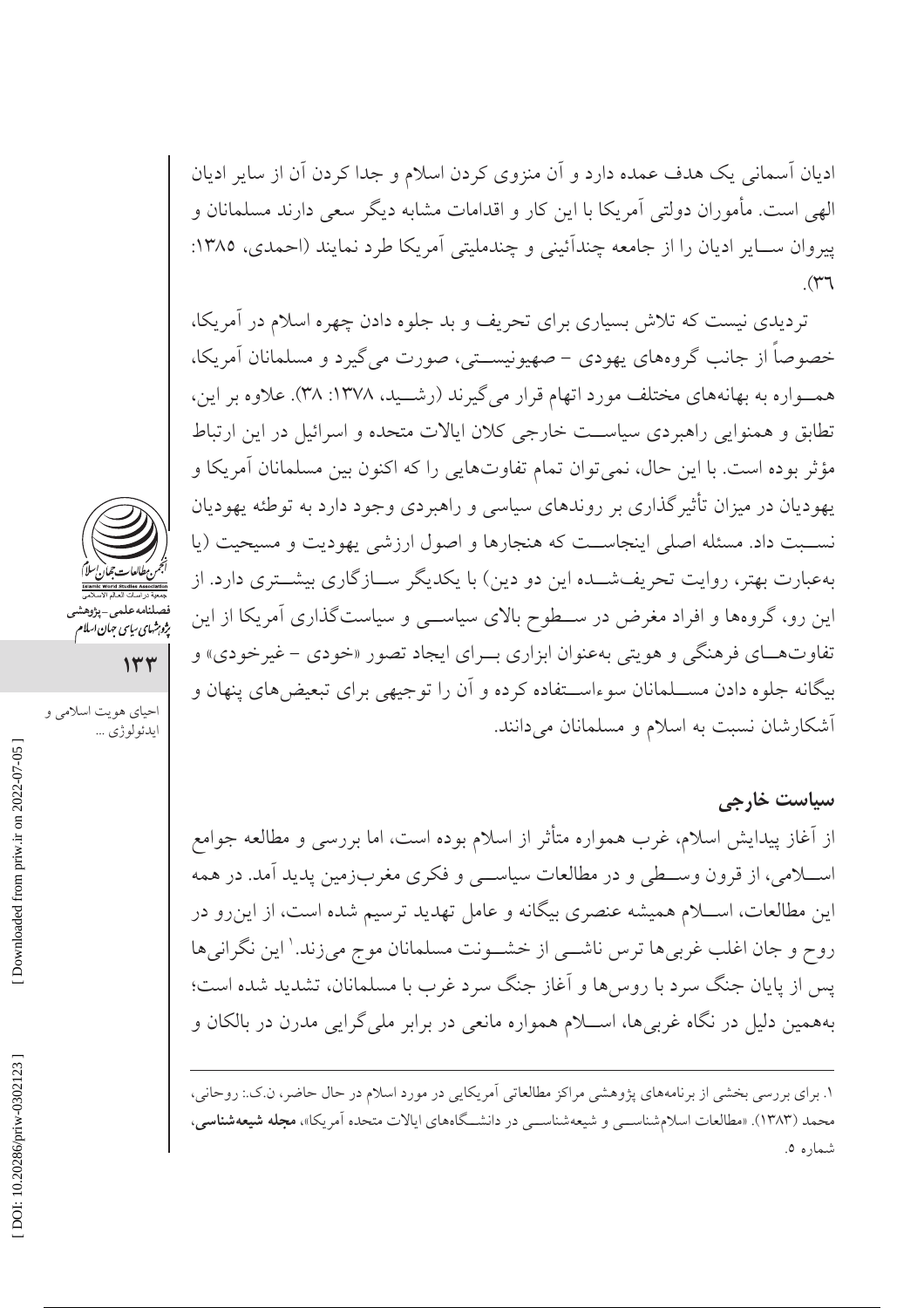جاهاي ديگر بهشــمار مي آيد و مقاومت مســلمانان در برابر استعمار، نوعي تعصب مذهبي و سياســي قلمداد مي شــود. دولتهاي مغربزمين طي چند قرن اخيــر نگران بي ثباتي در سرزمینهای اسلامی بودهاند. ملیگرایی عربی، اسلامگرایی ایرانی، احتمال تحریم مجدد نفتی، گروگانگیری اتباع غربی، انعطافناپذیری مســلمانان بنیادگرا در مقابل غرب، ظهور اسلام سیاسی، نفوذ انقلاب اسلامی و اقدامات تروریستی از عوامل نگرانی دائمی غرب از سـرزمینهای اسلامی و مسـلمانان هستند و برداشتهای تاریخی غرب را نسبت به اسلام و مســلمانان تشکیل میدهند. این برداشتهای تاریخی در ترس و خشم تجلی کرده است (فولر ولسر، ١٣٨٤: ٢٣).

بررسی سیاست خارجی اَمریکا بهعنوان میراثدار قدرتهای سلطهگر غربی در قبال جهان اســـلام طي دهههاي اخير نشان ميدهد كه تعامل واشنگتن با كشورهاي اسلامي، در چارچوب هژمونی جهانی این کشور در طی سالهای جنگ سرد و پس از آن شکل گرفته اســت. به ديگر ســخن، تعامل چندجانبه ايالات متحده با ملل مســلمان بخشــي از راهبرد گســتردهتر جهاني اين كشــور براي محصور نگاه داشتن دشــمنان بالقوه و تقويت قدرت خود در جهان است. از این رو، محور اصلی سیاست خاورمیانهای آمریکا را توسعه قدرت هژمونیک آن تشکیل میدهد (یزدانی, ۲۰۰۸: ٤٤).

أمريكا در مســير تحقق نقشــهاي وســيع و برنامهريزيشــده براي تثبيت هژموني خود است که از دهه پنجاه آغاز نموده. نفي ايدئولوژي بهوسـيله «دانيل بل» اولين گام در اين مســير بود. «فوكوياما»٬ در آغاز دهه نود دومين گام را برداشــت. او در صدد توجيه علمي جهانگیری آمریکا بهطریق نظامی برآمد و اعلام کرد که رمز حرکت تاریخ جنگ اســت و نه صلح. دو ســال بعد هانتينگتون ّ با كمال صراحت از جنگ تمدنها بهعنوان يک واقعيت پیش رو سخن گفت (پژوهنده، ۱۳۸۳: ۲۰۲). اینها شماری از مجموعه تلاش های دنبالهدار براي معرفي ليبراليســم بهعنوان مكتب پيروز و تئوريزه كردن مقابله با اســـلام بهعنوان تنها هماورد محتمل است.



صىلنامە عىلمى – پ<sub>ژ</sub>وهشى<br>پژو*ې<sup>ش</sup>اي ساس جىان اسلام* 

سال سوم، شماره دوم، تابستان ۱۳۹۲

Downloaded from priw.ir on 2022-07-05

۱. Daniel Bell متولد ۱۹۱۹م، روزنامهنگار و اسـتاد جامعهشناســـی در دانشــگاه هاوارد که با نوشــتن کتاب «پایان ايدئولوژي» به شهرت رسيد.

2. Francis Fukuyama.

3. Samuel P. Huntington.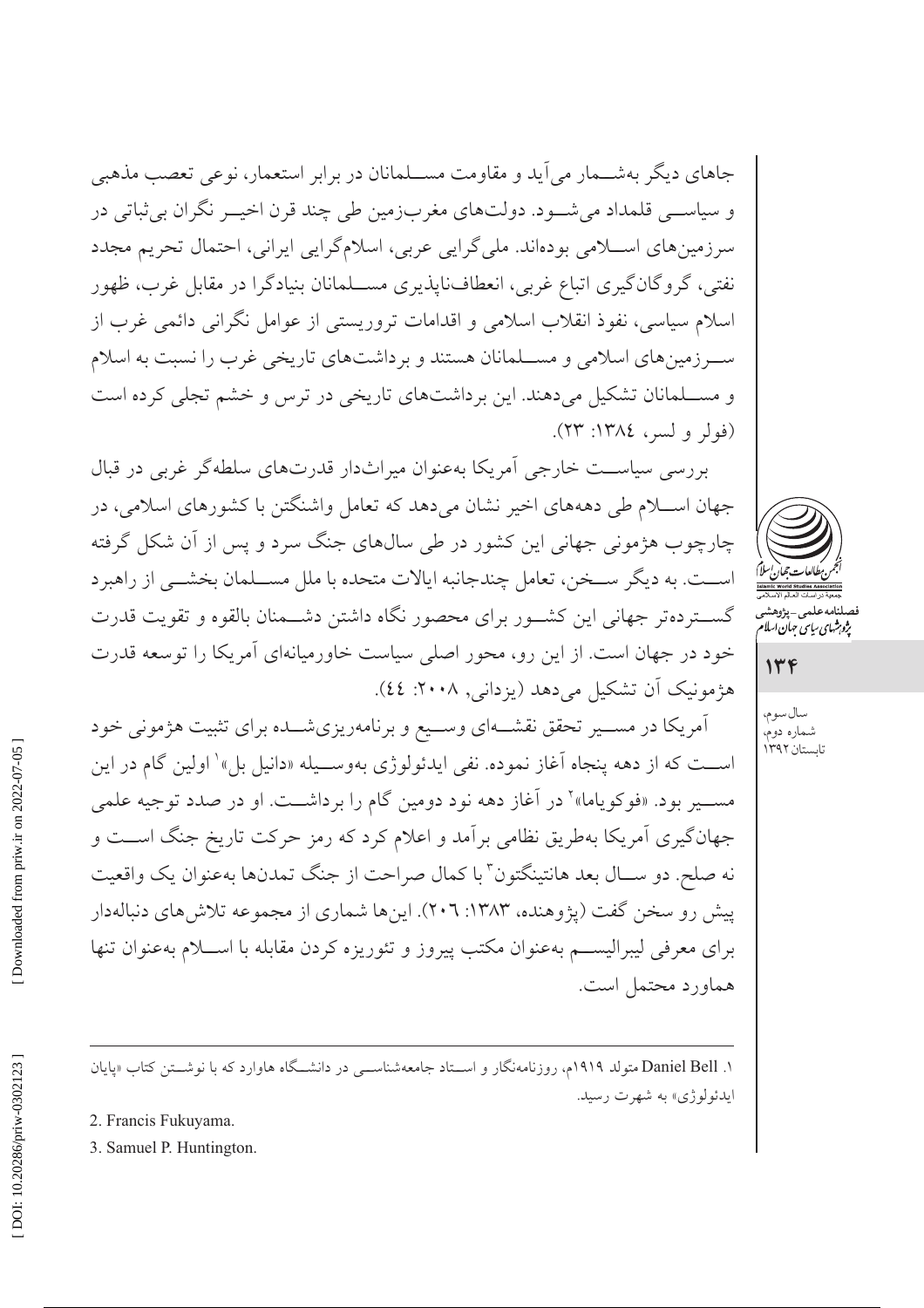بهنظر می رسـد دولت آمریکا برای حفظ تســلط بر خاورمیانــه، بهعنوان مهمترین گام در راســتای تسلط بر جهان و اجرای اســتراتژی تکـقطبی کردن جهان، بهدنبال اجرای یک راهبرد ســهوجهي است. سه هدفي كه اصول سياســت خارجي أمريكا را در قبال اسلام و کشورهای اسلامی تشکیل می دهد عبارتند از:

۱. تســـلط بر مراكز نفتي و دولتهاي صاحب نفت براي تأمين هزينههاي سلطه جهاني خود و جلوگیری از قدرت گرفتن دولتهای صادرکننده نفت.

۲. تأمین امنیت و ســـلطه اســـرائیل و صهیونیســـم بر خاورمیانه که بخشـــی از سیاست مشترک جهانی آمریکا است.

۳. مهار و یا انحراف اسلام سیاسی و کنترل جنبشهای اسلامی برای جلوگیری از نفوذ این جریان به خارج از منطقه خاورمیانه (منصوری، ۱۳۸۳: ۳۳).

همانطور که پیش از این گفته شــد بر اساس مبانی تفکر ســازهانگارانه، این تنها منابع و اهداف مادي نيســـتند كه واجد اهميتاند بلكه در حقيقت، فرهنگ، ارزش ها و هنجارها هســتند كه نقش اصلي را در قدرت و ضعف كشــورها ايفا كرده و با تركيب و جهتدهي به عوامل مادي، تعيين كننده پيروز ميدان سياست خواهند بود. از اين رو، بهنظر مي رسد كه مهمترین وجه راهبرد سیاســتگذارانه ایالات متحده در قبال کشورهای اسلامی، مبارزه با أموزههاي اســـلام سياســـي، جلوگيري از خوداًگاهي ارزشي – هنجاري مسلمانان و تعميق هو پت ديني آنان است.

خودآگاهی هویتی مســتقیم فهم رایج از نقش خنثی و خاموش مذهب در سیاســت و اخــلاق را هدف قرار مىدهد و براى شــكل دادن و بنيانگــذارى نظامى جديد در تضاد با جهانبینی مادی و ســـلطهگرا و همگرایی جهان اســـلام بهمنظور مقابله با سلطه فرهنگی و ارزشی غرب و احیای فرهنگ و ارزشهای دینی – توحیدی تلاش می کند. ناگفته پیداست که نضج گرفتن این تفکر و نهادینه شدن هنجارهای آن چه جنبش عظیمی در نفی هنجارها و قواعد كنوني مســـلط بر جهان به راه خواهد انداخت. به اين ترتيب، هرچند نمي توان از اهمیت دو عامل نخســت چشــم پوشید، باید گفت که نقش اساســی را در این رویارویی عوامل فرهنگی –اجتماعی بهعهده دارند و بههمین سبب، شکست ایالات متحده در مقابله با اسلام سیاسی منجر به شکست در هر دو هدف دیگر نیز خواهد شد.

در رابطه با اسلام و اسلامگرایی در بین سیاستگذاران آمریکایی، دو گروه عمده وجود



فصلنامەعلى<sub>مى—</sub>پژوهش<sub>ى</sub><br>پژ*وہ*ش*اي بياي جمان الىلا*م

 $140$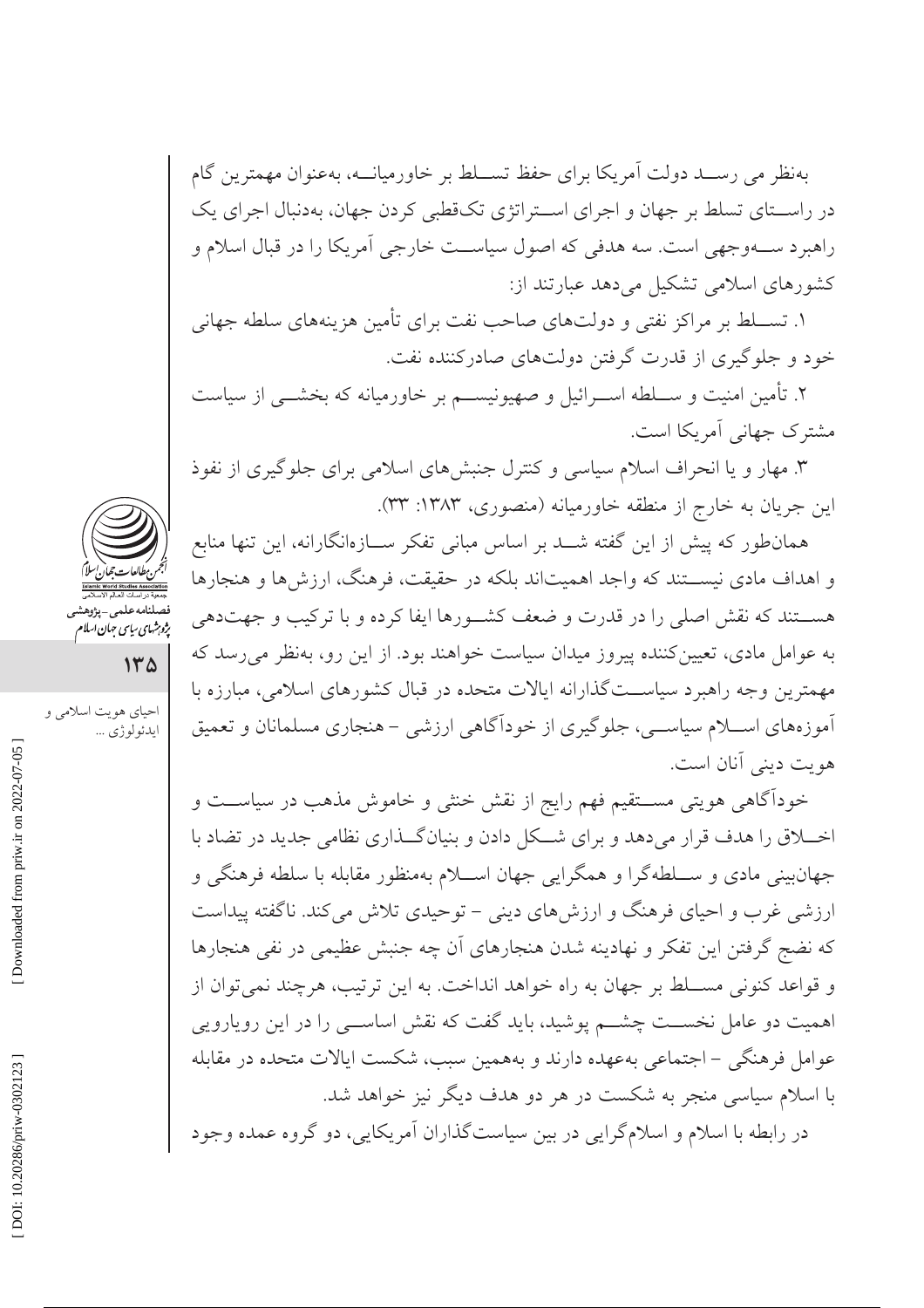دارد: تقابل گرایان و ســـازش گرایان. نظر تقابل گرایان این اســـت کـــه در جهان جدید، منبع اصلي تعارض، ايدئولوژي اقتصادي نخواهد بود، بلكه روپارويي تمدنها سياست جهاني را تحتالشعاع قرار خواهد داد. بر طبق نظر ساموئل هانتينگتون، تفاوت و اختلاف بين جهان غرب با اعراب و مسلمانان، به جنگ خلیج فارس در ۱۹۹۱ منجر شد. از نظرگاه این گروه، اســـلام بهشـــكل يك تهديد پس از جنگ سرد، جانشين كمونيســـم شد. آنها معتقدند غرب بايد به اين نكته توجه داشته باشد كه ممكن است گرايش اسلامي جايگزين بقيه ايدهها و عقاید شود. آنان به آمریکا توصیه میکنند که نباید بر کشورهای خاورمیانه که جزء متحدین آمریکا هستند، در اجرای حقوق بشر، فشار وارد کرد زیرا فشار بر کشورهای موافق آمریکا، باعث به قدرت رسیدن اسلامگرایان واقعی میگردد (بخاری، ۲۰۰۲: ۲۱).

ســازش گرایان معتقدند اســـلام کاملاً ضدغرب نیســت، بلکه گروههای کوچکی از آن، تروریســت و ضدغرب هستند. در واقع، اکثریت اسلامگرایان، میانهرو هستند و نشانههایی از دموکراســی و انعطافپذیری در آنها مشــاهده میشود. سازش گرایان، بر این نکته تأکید دارند که افزایش ســلاحهای هســتهای در خاورمیانه توســط آمریکا، بهدلیل کنترل نفت و بهدست آوردن امنیت منطقهای است نه کنترل اسلامگرایان. یکی از توصیههای این گروه به سیاستمداران آمریکا، برخورد مسالمتآمیز و عدم مقابله مستقیم با برنامههای اسلامگرایان است. آنها عقیده دارند آمریکا باید از دموکراسی اسلامی طرفداری کند. طبق نظر این گروه، اســـلامگرایان واقعی در چارچوب سیاست، فعالیت صلحآمیز دارند و حساب این گروه را باید از اسلامگرایان افراطی جدا کرد؛ زیرا این عمل باعث میشود منافع آمریکا در منطقه تثبیت شود و از بین نرود (بخاری، ۲۰۰۲: ۲۳).

نماد بارز تحقق تقابل گرایی در عرصه سیاست خارجی آمریــکا، دولت نومحافظهکار جرج بوش بود. دولت بوش با سوءاستفاده از حوادث ١١ سـپتامبر ٢٠٠١ بهگونهاي عمل کرد که نشـان دهد جهان اسلام در قالب تروریســم به جنگ آمریکا آمده است. او ابتدا از ورود به جنگ صلیبی خبر داد و آنگاه انگشت اتهام را متوجه مسلمانان و گروههای اسلامی کرد. عملکرد بعدی دولت او در سه بخش نظامی، سیاسی و تبلیغاتی نشان داد که اتخاذ سیاســت نظامی گری، فصلی تنظیمشده از پرونده تغییر در نظم جهانی برای ارتقای نقش و موقعیت آمریکا بهعنوان تنها ابرقدرت باقیمانده از جنگ سرد است (محمدی، ۱۳۸۲: ۱۸۲). بهنظر میرسـد طی سالهای اخیر، سیاست خارجی دولتهای دموکرات آمریکا نیز که



صلنامەعلى<sub>مى—پژ</sub>وھشہ<br>پ*ژوہ<sup>ش</sup>ای ساس جمان اسلا*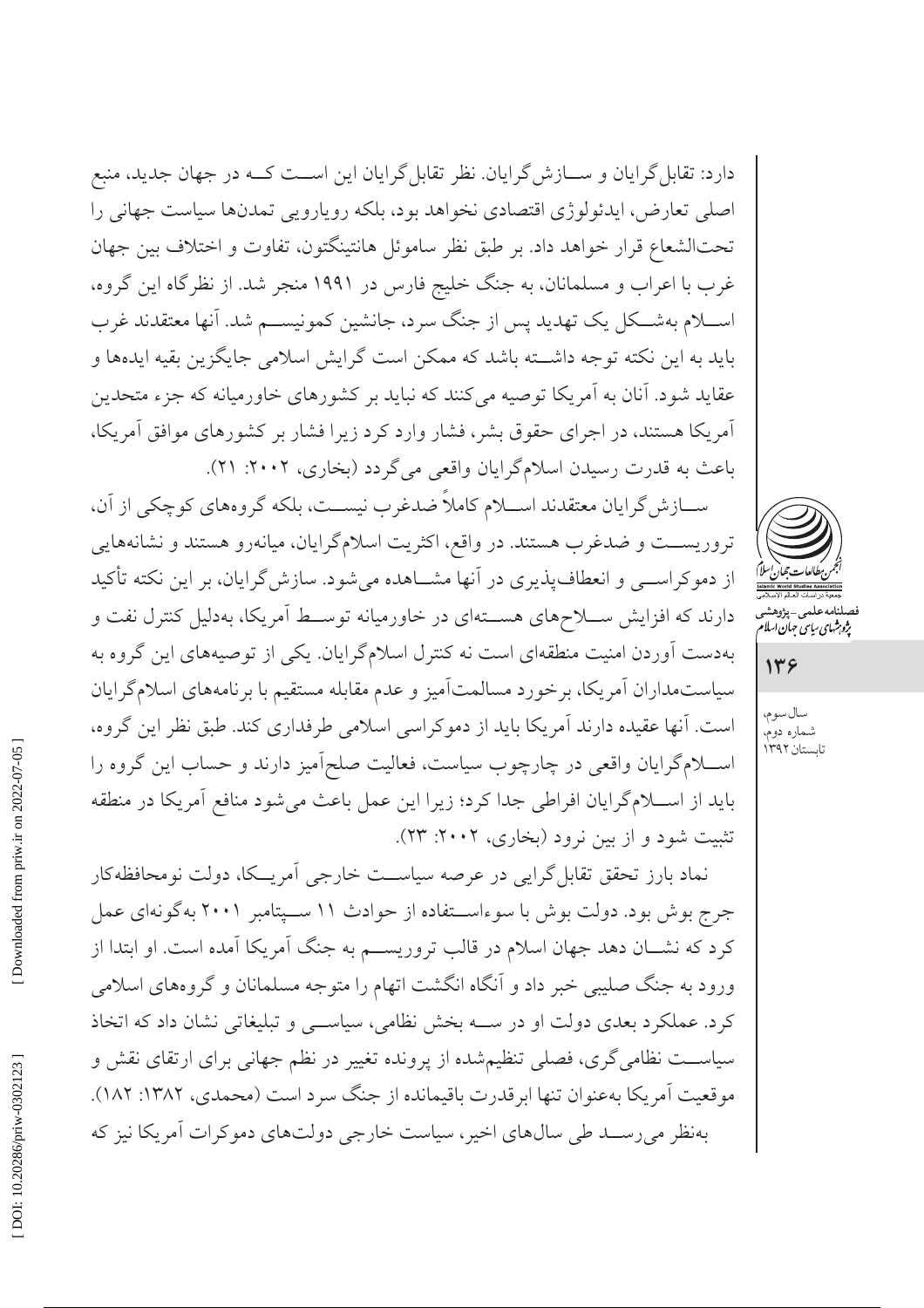قرار اســت رويكرد ســازش گرايانه داشته باشــند، بر مبناي تقابل و تضاد با اسلام ــ البته با تفاوتی تاکتیکی \_شکل گرفته است. کلینتون در ۱۹۹٤ در مجلس اردن گفت: «در خاورمیانه رقابت بين استبداد، آزادي، وحشت، امنيت و ... مبارزماي قديمي است». او حرفي از اسلام نـــزد. کلینتون همچنین عقیده داشـــت جنگ خاورمیانه ربطی به اســـلام ندارد بلکه افرادی هســـتند که خود را در رقابت الفاظ مذهبـــی و ملی قرار میدهند، در صورتی که نه مذهبی هســـتند نه ملي. او اسلام سنتي را قبول داشـــت و ميگفت كه اسلام خانوادهها را پاك نگه میدارد و چون سیاسی نیست، برای آمریکا هم خطری ندارد و ما با اسلام سنتی بهصورت مسالمتآميز رفتار مي كنيم (جرجيس، ١٣٨٤: ١١٧). دولت اوباما نيز دقيقاً از همين سياست ریاکارانه پیروی میکند. سخنرانیهای احترامآمیز اوباما در مورد اسلام و مسلمین در قاهره و اندونزی صرفاً نصیب تعریفی مضیق از اســـلام میشـــود. دولتمردان آمریکا معتقدند که باید اسـلام سنتی را از اسلام فعال و مبارزهجو جدا کرد. آنها با اینکه خوب میدانند اسلام دینی تأثیرگذار در فرهنگ جهانی اســت و از تعالیم آزادیبخش آن آگاهند، اما آن را به دو قســمت تقسيم مي كنند: بُعد ســنتي بي خطر و بعد افراطي و سركوب گر (جرجيس، ١٣٨٤: ۱۱۷). تلاش برای معرفی ترکیه بهعنوان الگوی کشــورهای اســلامی در چارچوب همین سیاست انجام میشود.

سیاستمداران غربی همواره با نگرشی خاص به هویت اسلامی نگریسته و در پی تبلیغ همین دیدگاه تنگنظرانه، یکســونگرانه و مغرضانه هستند. ویژگیهای این رویکرد از این قرار است:

اول آنکه، از دنیای اســلام و مســلمانان از جمله گروههای اســلامگرا، تصویری ثابت، ايســتا و غيريويا ارائه مي شــود كه كمتر ارتباط و تعاملي با دنياي بيروني دارد؛ گويي اسلام و فرهنگ اسلامی پدیدهای استثنایی است که فارغ از شرایط اجتماعی، سیاسی، اقتصادی و بشری به حیات خود ادامه می دهد.

دوم آنکــه، اســـلام را بهلحــاظ برخـــورداري از ويژگيهاي ذاتي و جوهري، دشـــمن دموکراسی، نوگرایی، آزادی و پویایی معرفی میکنند. درحقیقت پدیده اسلامگرایی، دیگری غرب قلمداد می شود که همواره با آن در کشمکش و نزاع است. پس اسلام و اسلامگرایان نمی توانند با ارزش های دنیای کنونی همساز شوند.

ســوم آنکه، وانمود می شــود که خشونتطلبی و خط مشــی مبارزه مسلحانه بعضی از



فصلنامه علمی-پژوهشه<br>پژ*وہ*ش*های بیای جمان اسلام* 

 $14V$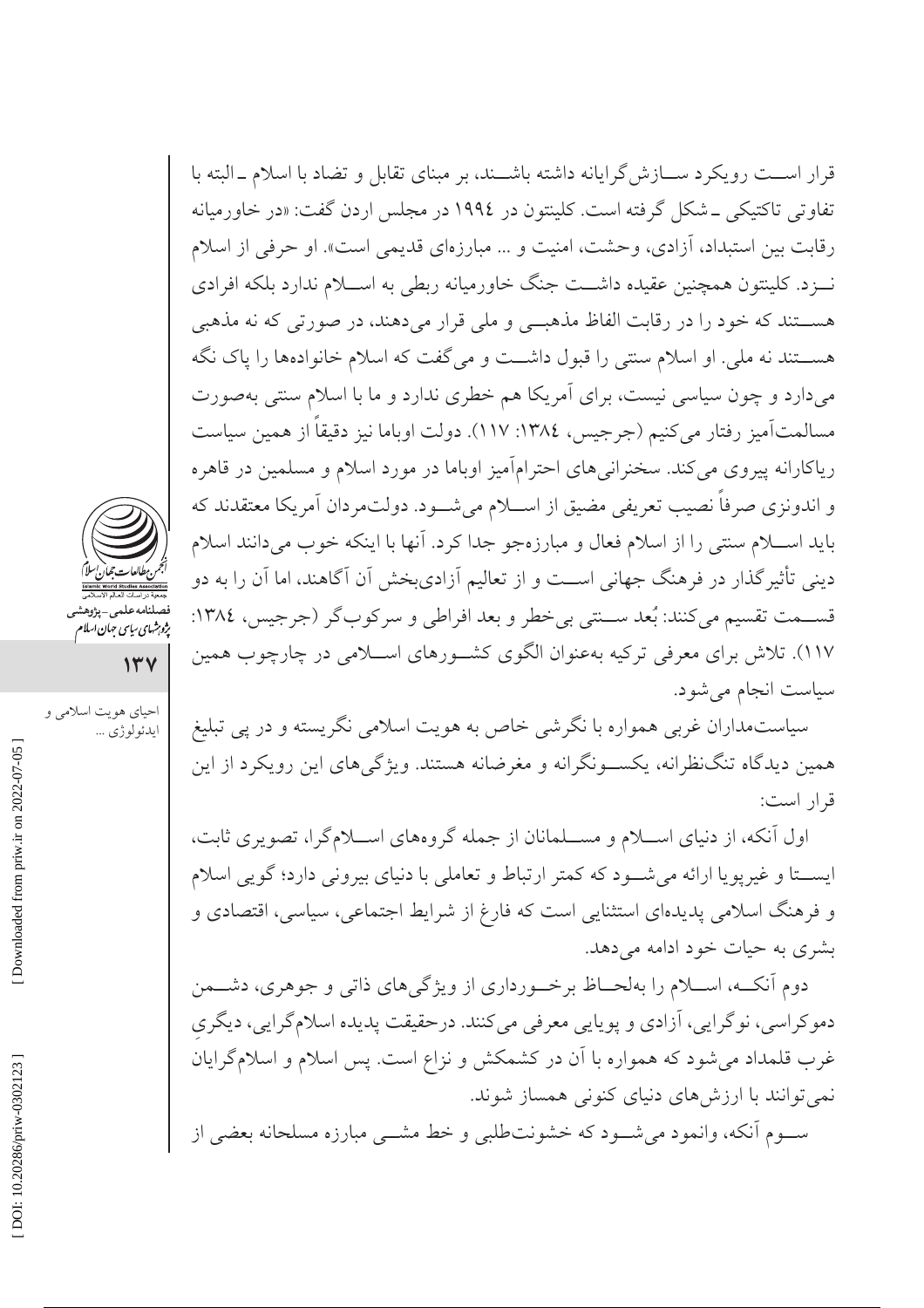گروههای اسلامگرا بیش از آنکه ریشه در واقعیتهای اجتماعی، سیاسی و اقتصادی داشته باشد، برخاسته از متون دینی و قرائتهای آن است (خسروی، ١٣٨٤: ٨٧٢).

اما مشــکل اصلي اينجاســت که نه فقط شرقشناســان و سياســتمداران غربي، بلکه برخی از اسـلامگراها نیز همین رویکرد ایسـتا، ثابت و کلیشهای را نسبت به احیای هویت اسلامی دارند که خود اسباب ضعف این جنبش میشود. کسانی که به پدیده اسلامگرایی نگاه خشــک سیاســی و مادیگرا دارند، آن را مقولهای ثابت، پایدار و جدا از واقعیتهای اجتماعی و سیاســی در نظر می گیرند که گویی اساســاً از محیط فرهنگی و اجتماعی متأثر نيســت. حال آنكه هنجارها و ارزش ها نيز همانند ســاير پديدههاي انســاني در برخورد و تعامل با واقعیتهای عینی بیرونی و تأثیرگذاری و تأثیرپذیری از آنها قدرت تأثیرگذاری و امکان تأثیریذیری دارد (خواجهسوروری و دیگران، ۱۳۹۱: ۲۲). از این رو، درک درست و بهتر هويت اسلامي و راهبرد آمريكا در برابر آن، نظير آنچه كه مكتب سازهانگاري پيشنهاد میدهد، مستلزم نگاه با رویکردی تلفیقی یعنی فرهنگی، سیاسی و اجتماعی است. رویکرد تلفیقــی می تواند علاوه بر تبیین علل ظهور پدیده مورد مطالعه، چرایی و چگونگی رشــد و گسترش آن را توضیح دهد، مهمترین محک برای آسیبشناســی آن باشــد و در جبران كمبود منابع و عوامل مادي با تكيه بهجا بر ارزش ها، باورها و هنجارهاي انســاني اســـلام، راه گشا باشد.



صىلنامە على<sub>مى – ي</sub><sub>ژوهشە</sub><br>پ*ژوہ<sup>ش</sup>ای ساس جمان اسلا* 

 $14<sub>h</sub>$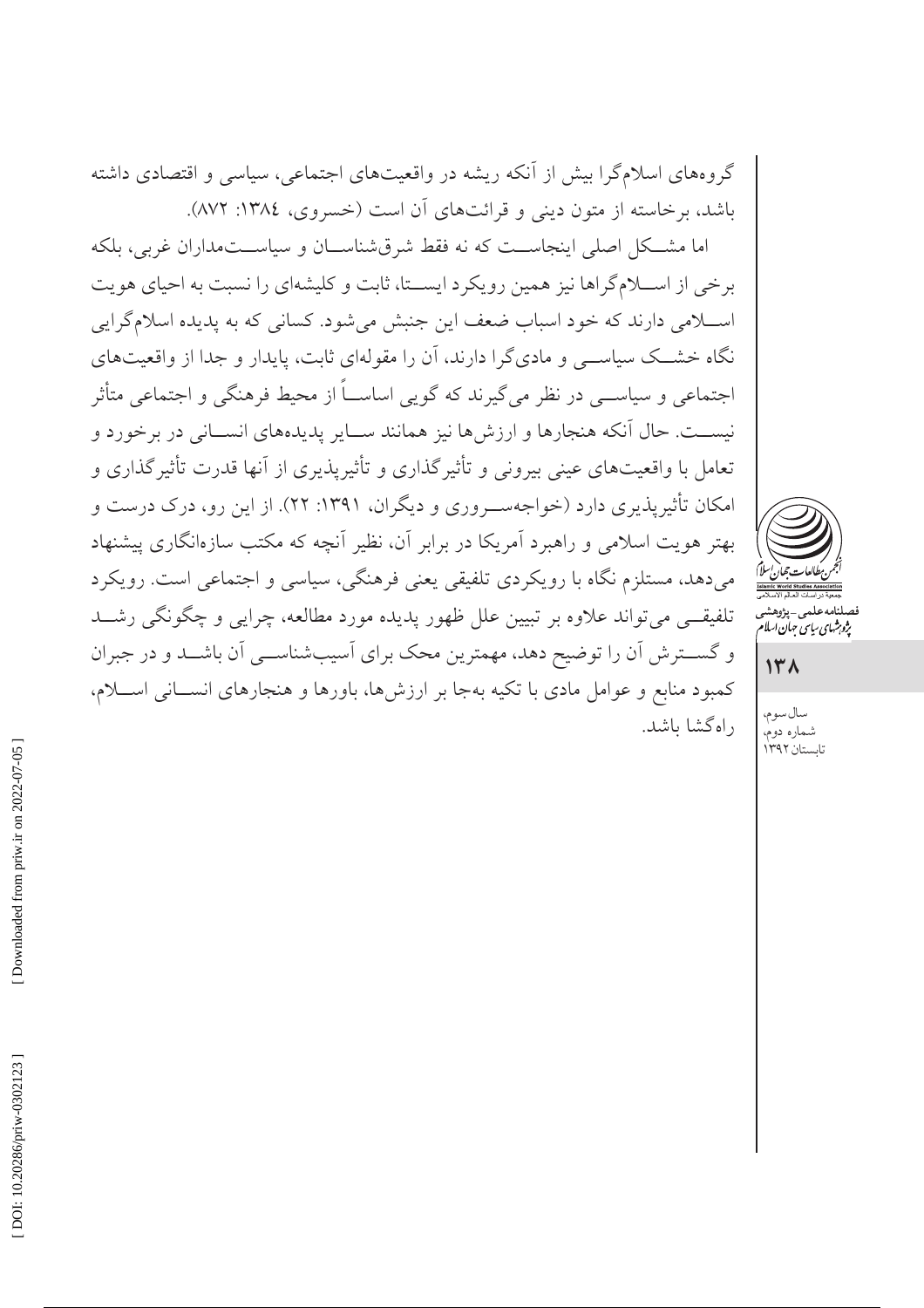نتيجه گيري اّیا این تنها ایالات متحده اســت که نگران وجود یک اقلیت مذهبی و فعالیت اّن در کشور بوده و راه را برای پیشــرفت و تحرک اجتماعی عمودی معتقدان به آن آئین، به روشهای گو ناگو ن ســد می کند؟ مسلماً این گو نه نیســت، اما آنچه نباید از نظر پنهان بماند این است که اولا آمریکا بهعنوان داعیهدار آزادی و لیبرالیســم و دموکراســـی باید شیوهای متفاوت با آن دســـته از كشـــورهايي كه در توتاليتر و استبدادي بودنشـــان ترديدي نيست داشته باشد. بهعلاوه، این امر که دیگر گروههای اقلیت در این کشـور فرصت نشــو و نما می پابند و به تالارهای تصمیمسازی سیاسی دسترســی دارند، بهروشنی نشان میدهد که این دوگانگی، ناشی از انتخاب و تبعیض است، نه اتفاق و تقدیر.

اما نکته مهمتر این است که در قیاس سیاست داخلی و سیاست خارجی آمریکا در مورد اســـلام و مســـلمین خطوط مشابهی دیده میشـــود. تعارض فرهنگی و معناییای که هیئت حاکمه واشنگتن با اسلام و بهویژه اسلام کنش۵ند میبینند، زمینهساز سیاست مهار اسلام و مســـلمانان، هم در عرصه داخلی این کشور و هم در عرصه بینالمللی شده است. ارزش ها و هنجارهاي اســـلامي از يک سو در داخل باعث زير ســـؤال رفتن فردگرايي، ماديگرايي و ليبراليســم بهعنوان مبادي فلسفى انسان غربي (آمريكايي) شده و بهجاي سرمايهسالاري، عدالت و بهجای اشــرافیت اجتماعی، برابری را می پســندد و به دنبال اقامه این دو اســت. در حالي كه جامعه آرماني آمريكايي مملو از رفاه و آســايش اســت، فرهنگ اسلامي با رد مادي گرايي صرف بهدنبال كمال و آرامش اســت. طبيعي اســت كه اين صداي ناهمســاز، مفهوم ســنتي فرانظري غربي يعني «شــهروند» به مثابه موجــود خردمند صرفي كه بهدنبال كسب حداكثر لذت است را زير سؤال مي برد.

از ســوی دیگر، در عرصه بین|لمللی، به اعتراف استراتژیستهای غربی، تنها قدرتی که طی دهههای آینده توان هماوردی با ایالات متحده را دارد اســلام اســت. رقبای اقتصادی، سیاســـی و حتبی نظامی برای این کشـــور البته چندان کمشـــمار نخواهند بود، اما با توجه به اهمیــت فرهنگ، هنجارها و ارزش هــا، تنها گزینهای که تــوان ایدئولوژیک برای مقابله با هژمونی آمریکا را دارد اسلام است.

همانگونه که در بخش نظری تحقیق اشــاره شــد، ســازهانگاری با هستی شناسی ویژه خود از توجه صرف به تعاملات بین کشــوری فراتر رفته و امکان تحلیل نقش آفرینی دیگر



فصلنامه علمی-پژوهش<sub>و</sub><br>پژ*وہ*ش*های بیای جمان اسلا*م

 $149$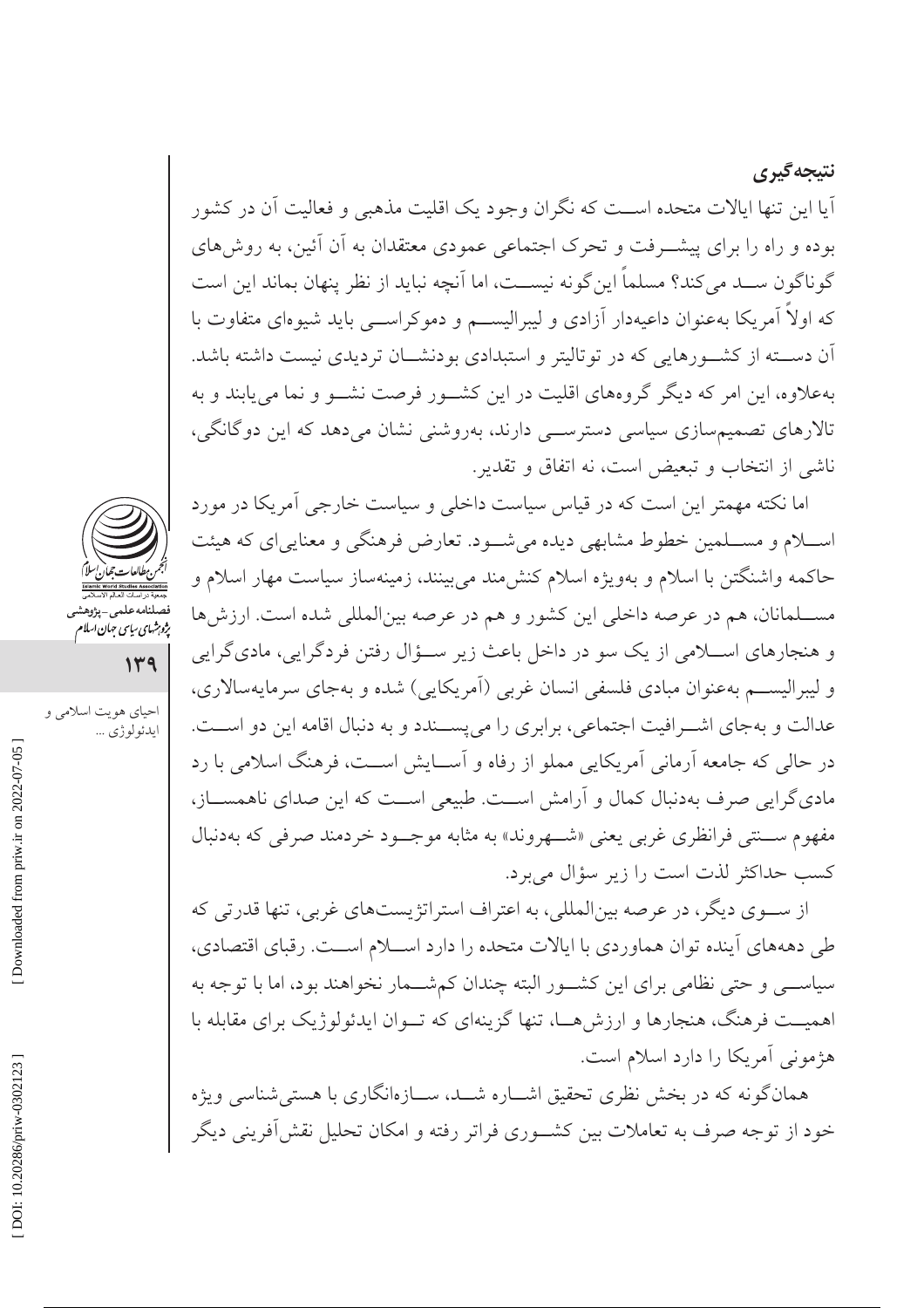کنش گــران را مهیا می کند. این امر بهروشـــنی چالش۵مای پیش روی دولتمردان آمریکایی را تبيين مي كند. ايالات متحده آمريكا كه تا به حال در چارچوب نظام وستفاليايي، حريفان خود را در ميان «دولت – ملت»ها و ائتلافها و اتحادها مي جست، حال با رقيبي قدرتمند بهنام هويت اسلامي مواجه شده است كه اساساً خواهان برهمزدن صحنه بازي، نفي سلطه، تحقق برابری ملتها و در نهایت، احیای «امت» بهعنوان واحد تحلیل اســت. بیتردید در شــرايط كنوني، جامعه بين|لمللي فاصلهاي دور تا تحقق اين آموزه دارد، اما نخبگان حاكم در ایسالات متحده بهخوبی درک کردهاند که اگر خواهان حفظ نظام ارزشمی – هنجاری تمامیتطلبانه خود هستند، از هماکنون باید نبرد با این جایگزین محتمل را آغاز کنند. نکته مهم اینجاست که علی رغم تلاش های نظامی نومحافظهکاران طی سال های گذشته، گفتمان كنوني حاكم بر كاخ سفيد، تحت تأثير درك نوين از قدرت باورها و هنجارها (قدرت نرم)، مبارزه فرهنگی، معنایی و هنجاری با اسلام است. اینکه راهکارهای این مبارزه چیست و در مقابل، مســـلمانان داخل و خارج آمريكا چه خواهند كرد بحث ديگرى اســـت، اما آنچه در نهایت تأیید شــد، فرضیه مقاله حاضر بود کــه بر این نکته تأکید میiمود که ایالات متحده برای حفظ بقای نظام بینالملل کنونی در هر دو عرصه سیاست داخلی و خارجی راهبردی معارضهجویانه در برابر احیای هویت اسلامی برگزیده است.



صلنامەعلى<sub>مى—پژ</sub>وھشہ<br>پ*ژوہ<sup>ش</sup>ای ساس جمان اسلا* 

### $1F+$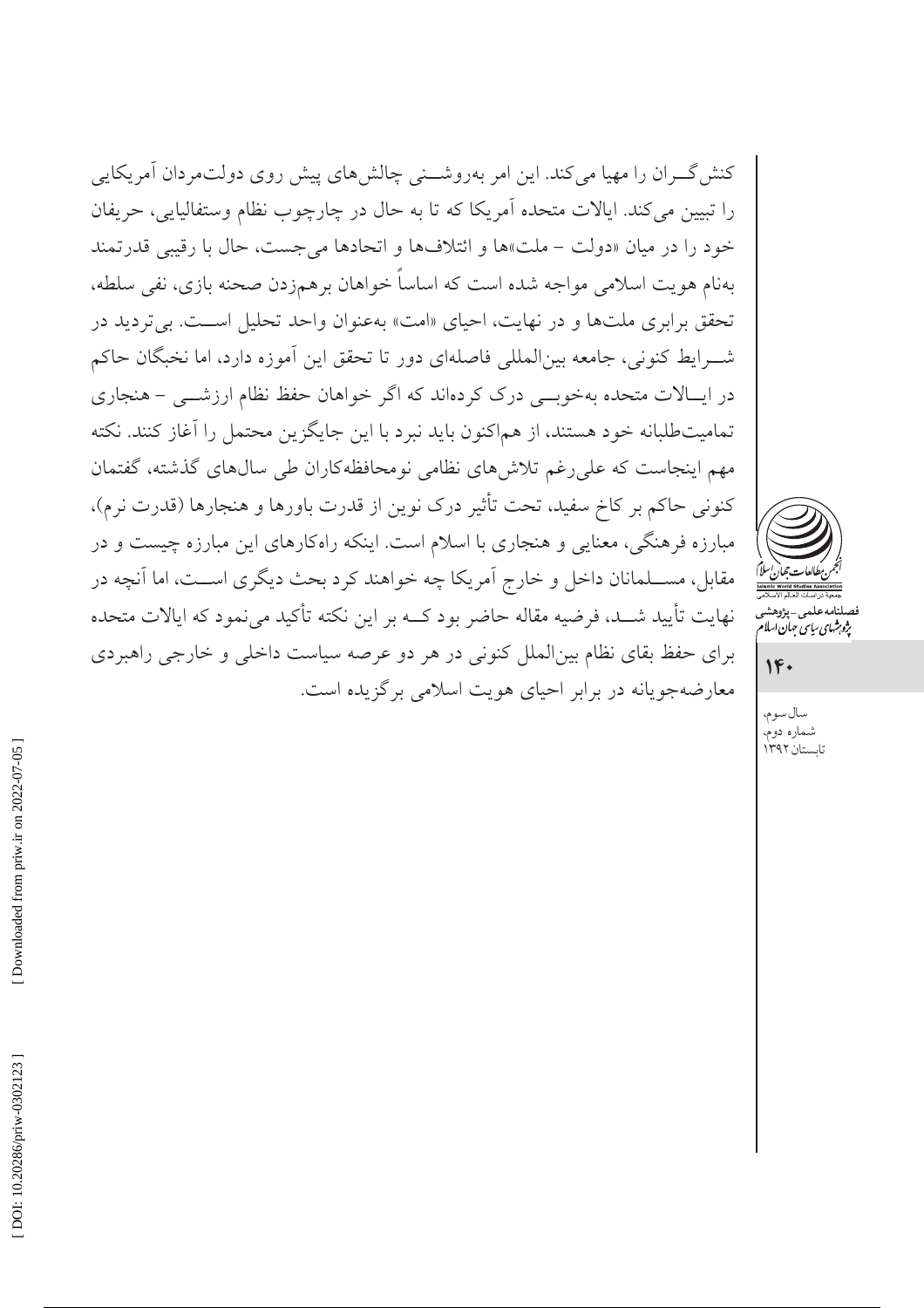آشنایی با گروهها و شخصیتهای اسلامی در آمریکا (۱۳۷۷). تهران: انتشارات صداوسیما. احمدي، بهزاد (١٣٨٥). «اَمريكاييهاي مسلمان»، **يگاه حوزه**، شماره ١٩٨، صص٣٧-٢٦. بشمیر، حسمن (١٣٨٢). «جهان پس از ١١ سميتامبر: وضع مسلمانان در غرب»، اطلاعات سياسي ــ اقتصادی، شماره ۱۸۹ و ۱۹۰، صص ٦٩ – ٦٢.

يژوهنــده، محمدحســين (١٣٨٣). «بيداري اســـلامي مانعــي در راه هژموني آمريكا»، **انديشــه انقلاب** اسلامی، شماره ۱۰، صص ۲۲۲ – ۲۰۵.

جرجیس، فواز (۱۳۸۲). آم**ریکا و اسلام سیاسی: رویارویی فرهنگها یا تضاد منافع**، سید محمدکمال سروريان، تهران: انتشارات پژوهشكده مطالعات راهبردي.

حنيف، غلام (١٣٧٨). «طلوع اسلام در أمريكا»، على پارياد، م**اهنامه اسلام و غرب**، شماره ٢٦، صص  $YV-Y9$ 

خسـروي، غلامرضــا (١٣٨٤). «نقد و بررســي كتاب: أينده جنبشهاي اســلامي پــس از حوادث ١١ سیتامبر»، مجله مطالعات راهبردی، شماره ۳۰، صص۲۷–۸۶۳.

خواجهســروري، غلامرضا، عباس فرهــادي و ناهيد قمريان (١٣٩١). «بيداري اســـلامي و جريانهاي اسلامگرا»، ف**صلنامه پژوهشهای سیاسی جهان اسلام**، سال دوم، پائیز، شماره ۳، صص ٤٠-٥.

دعائي، كمالالدين (١٣٨٩). «اســـلام أمريكايي و أمريكايي مســـلمان»، در: http://www.teribon.ir. (تاريخ مراجعه: ٩٢/٢/٨)

رشيد، عبدالله (١٣٧٨). «اسلام در أمريكا؛ هشت ميليون مسلمان تحت حمايت دارالهجره»، غلامحسين ابراهيمي، مجله اسلام و غرب، شماره ٢٦، صص٣٩-٣.

سیف جمالی، مهدی (۱۳۷۸). «اَینده اسلام در امریکا»، **فصلنامه قبسات**، شماره ۱۳، صص ۱۹۰–۱۷۵. عامری گلســتانی، حامد و نفیسه ســادات قادری (۱۳۹۱). «نگاهی گفتمانی به اسلامهراسی»، **فصلنامه** پژوهشهای سیاسی جهان اسلام، زمستان، شماره ٤، ١٢٩–١٥٢.

فولر، گراهام و یان لســر (١٣٨٤). احســاس محاصره: ژئوپلتیک اســلام و غرب، علىرضا فرشچى و علىاكبر كرمي، تهران: انتشارات دوره عالى جنگ سياه ياسداران انقلاب اسلامي.

قوام، عبدالعلي (١٣٨٤). روابط بين الملل: نظريهها و رويكردها، تهران: انتشارات سمت.

کرمی، جهانگیر (۱۳۸۳). «سیاست خارجی از منظر تکوینگرایی اجتماعی»، **فصلنامهٔ راهبرد**، شماره۳۱، صص ١٧٥-١٧٩.

گرین، اَمی (۱۳۸۵). «اسلام در اَمریکا»، **مجله سیاحت غرب**، شماره ٤٣، صص١٦–١٤. محمدی، منوچهر (۱۳۸۲). **استراتژی نظامی آمریکا بعد از ۱۱ سپتامبر**، تهران: انتشارات سروش. منظـور، داوود و ســیدمجید حســینی (۱۳۹۱). «ماهیت سیاســی اقتصادی بحران بــازار آزاد؛ واكاوی بحرانهای مالی در نظام ســرمایهداری با رویکرد اسلامی»، فصلنامه پژوهشهای سیاسی جهان اسلام، سال



فصلنامەعلى<sub>مى –</sub> پ<sub>ژوهشى</sub><br>پژو*بشاي رياس جمان اسلام* 

 $1F1$